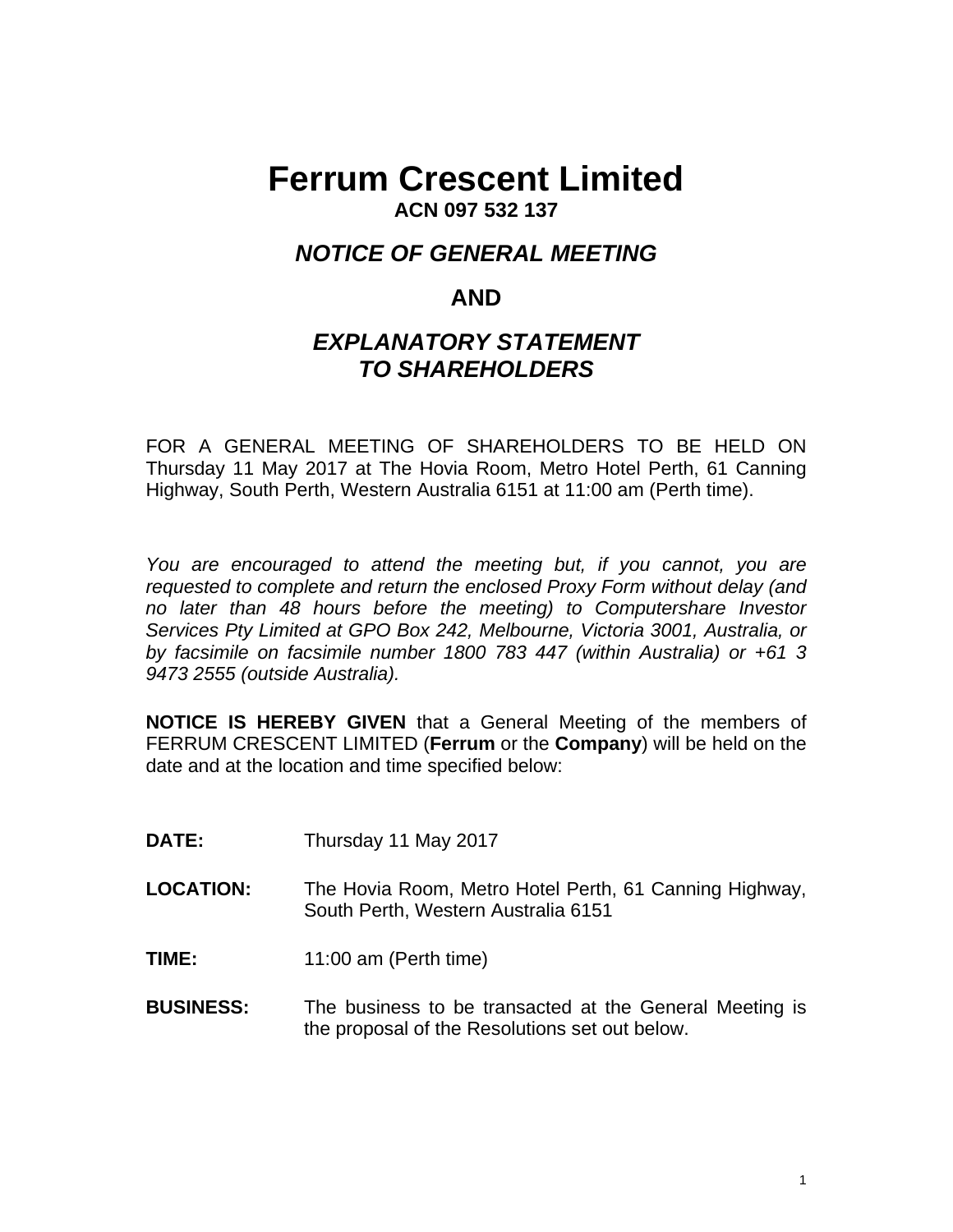#### **TIME AND PLACE OF MEETING AND HOW TO VOTE**

#### **VENUE**

A General Meeting of Shareholders of Ferrum Crescent Limited will be held at The Hovia Room, Metro Hotel Perth, 61 Canning Highway, South Perth, Western Australia 6151 on Thursday 11 May 2017 at 11:00 am (Perth time).

#### **YOUR VOTE IS IMPORTANT**

The business of the General Meeting affects your shareholding and your vote is important.

#### **VOTING IN PERSON**

Shareholders may attend the General Meeting on the date and at the place set out above and vote in person.

Holders of Depositary Interests (**DI Holders**) may attend the General Meeting but will not be permitted to vote at the Meeting. For their votes to be counted, DI Holders must submit their CREST Voting Instruction to the Company's agent by the required cut-off time set out below. Alternatively, DI Holders can vote using the enclosed Form of Instruction as per the instructions set out below.

#### **VOTING BY PROXY**

Please note that:

- a. a Shareholder entitled to attend and vote at the General Meeting is entitled to appoint a proxy;
- b. a proxy need not be a member of the Company;
- c. a Shareholder may appoint a body corporate or an individual as its proxy;
- d. a body corporate appointed as a Shareholder's proxy may appoint an individual as its representative to exercise any of the powers that the body may exercise as the Shareholder's proxy; and
- e. a Shareholder entitled to cast two or more votes may appoint two proxies and may specify the proportion or number of votes each proxy is appointed to exercise, but where the proportion or number is not specified, each proxy may exercise half of the total votes.

#### **Australia (Proxy Forms)**

The enclosed Proxy Form provides further details on voting entitlement, appointing proxies and lodging Proxy Forms. If a Shareholder appoints a body corporate as its proxy and the body corporate wishes to appoint an individual as its representative, the body corporate should provide that person with a certificate or letter executed in accordance with the Corporations Act authorising him or her to act as that company's representative. The authority may be sent to the Company or its share registry in advance of the General Meeting or handed in at the General Meeting when registering as a corporate representative.

To vote by proxy, please complete and sign the Proxy Form enclosed and either:

- a. deliver the Proxy Form by post to Computershare Investor Services Pty Limited, GPO Box 242, Melbourne Victoria 3001, Australia; or
- b. fax the form to Computershare Investor Services Pty Limited on facsimile number 1800 783 447 (within Australia) or +61 3 9473 2555 (outside Australia),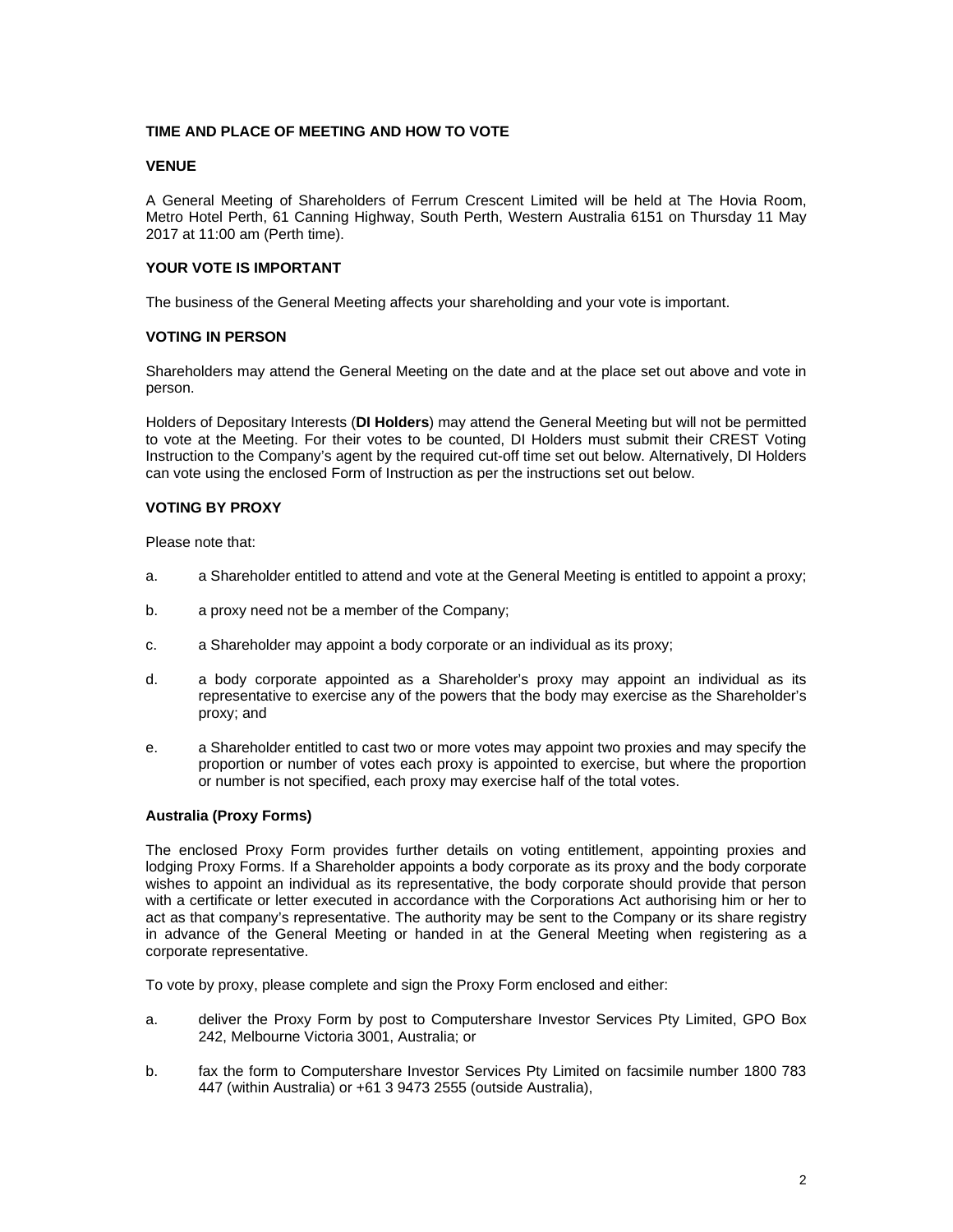so that it is received not later than **11:00 am (Perth time) on Tuesday 9 May 2017**. Proxy forms received later than this time will be invalid.

#### **South Africa (Proxy Forms)**

The enclosed Proxy Form provides further details on voting entitlement, appointing proxies and lodging Proxy Forms. If a Shareholder appoints a body corporate as its proxy and the body corporate wishes to appoint an individual as its representative, the body corporate should provide that person with a certificate or letter executed in accordance with the Corporations Act authorising him or her to act as that company's representative. The authority may be sent to the Company or its share registry in advance of the General Meeting or handed in at the General Meeting when registering as a corporate representative.

To vote by proxy, please complete and sign the Proxy Form enclosed and deliver the proxy form to:

Computershare Investor Services (Proprietary) Ltd, Rosebank Towers, 15 Biermann Avenue, Rosebank, 2196 South Africa (PO Box 61051, Marshalltown, 2107) to reach them by no later than **5:00 am (SA time) on Tuesday 9 May 2017**.

#### **United Kingdom (CREST Voting Instruction)**

Holders of Depositary Interests in CREST may transmit voting instructions by utilising the CREST voting service in accordance with the procedures described in the CREST Manual. CREST personal members or other CREST sponsored members, and those CREST members who have appointed a voting service provider, should refer to their CREST sponsor or voting service provider, who will be able to take appropriate action on their behalf.

In order for instructions made using the CREST voting service to be valid, the appropriate CREST message (a "**CREST Voting Instruction**") must be properly authenticated in accordance with Euroclear's specifications and must contain the information required for such instructions, as described in the CREST Manual (available via www.euroclear.com/CREST).

To be effective, the CREST Voting Instruction must be transmitted so as to be received by the Company's agent (3RA50) no later than **4:00 pm (UK time) on Friday 5 May 2017**. For this purpose, the time of receipt will be taken to be the time (as determined by the timestamp applied to the CREST Voting Instruction by the CREST applications host) from which the Company's agent is able to retrieve the CREST Voting Instruction by enquiry to CREST in the manner prescribed by CREST. Holders of depositary interests in CREST and, where applicable, their CREST sponsors or voting service providers should note that Euroclear does not make available special procedures in CREST for any particular messages. Normal system timings and limitations will therefore apply in relation to the transmission of CREST Voting Instructions. It is the responsibility of the DI Holder concerned to take (or, if the Depositary Interest holder is a CREST personal member or sponsored member or has appointed a voting service provider, to procure that the CREST sponsor or voting service provider takes) such action as shall be necessary to ensure that a CREST Voting Instruction is transmitted by means of the CREST voting service by any particular time. In this connection, DI Holders and, where applicable, their CREST sponsors or voting service providers are referred, in particular, to those sections of the CREST Manual concerning practical limitations of the CREST system and timings.

#### **United Kingdom (Form of Instruction)**

Alternatively, DI Holders can vote by completing, signing and returning the enclosed Form of Instruction to the Company's agent (3RA50) no later than **4:00 pm (UK time) on Friday 5 May 2017.** 

#### **CUSTODIAN VOTING**

For Intermediary Online subscribers only (custodians), please visit www.intermediaryonline.com to submit your voting intentions.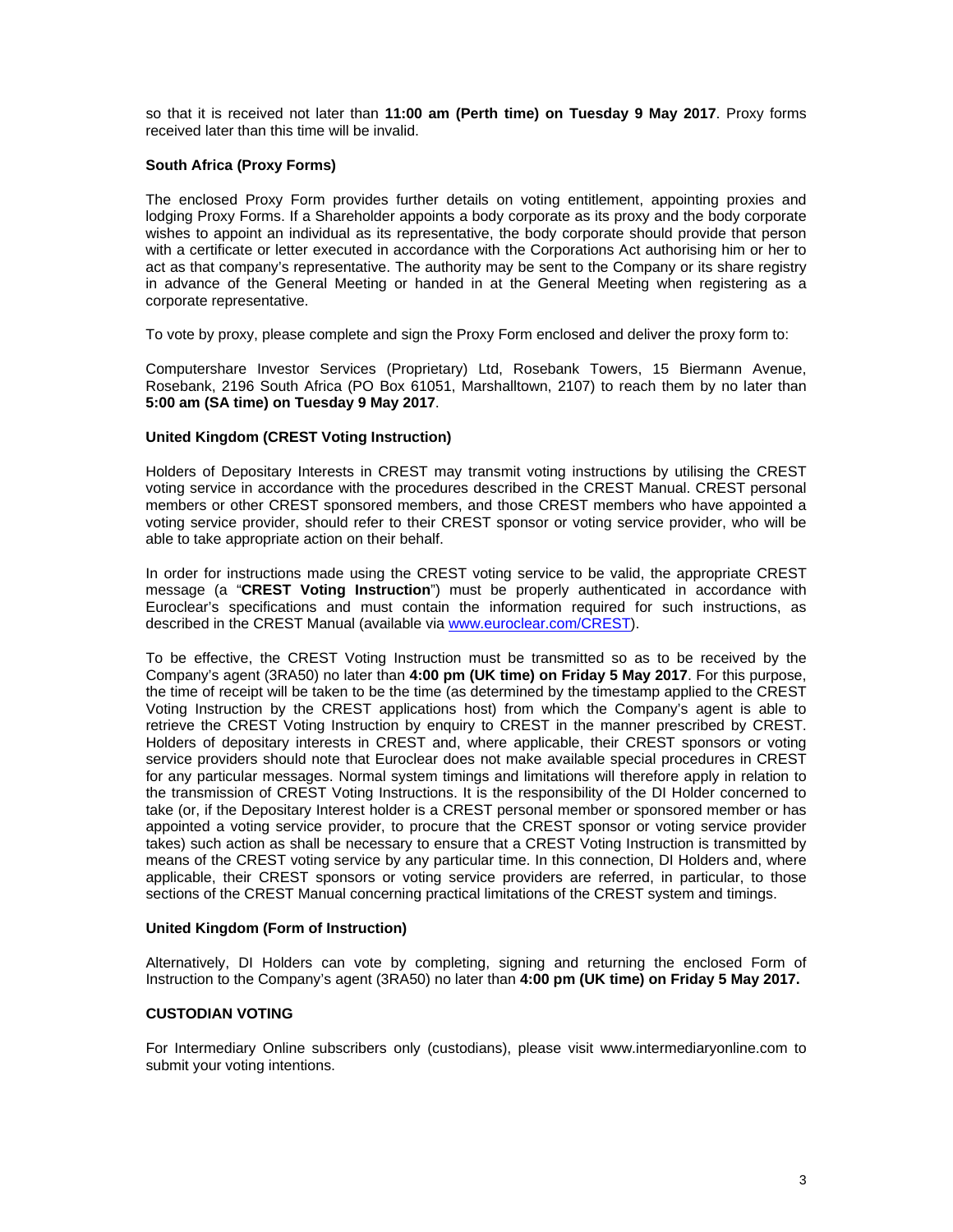# **Ferrum Crescent Limited**

### **ACN 097 532 137**

#### **NOTICE OF GENERAL MEETING**

Notice is given that a General Meeting of Shareholders of Ferrum Crescent Limited will be held at 11:00 am (Perth time) on Thursday 11 May 2017 at The Hovia Room, Metro Hotel Perth, 61 Canning Highway, South Perth, Western Australia 6151.

The Explanatory Statement to this Notice of Meeting provides additional information on the matters to be considered at the General Meeting and a glossary of defined terms not defined in full in this Notice. The Explanatory Statement and the enclosed Proxy Form, or Form of Instruction if you are a DI Holder, form part of this Notice of Meeting. Terms and abbreviations used in this Notice of Meeting and Explanatory Statement are defined in the Glossary.

The Directors have determined, pursuant to Regulations 7.11.37 and 7.11.38 of the Corporations Regulations, that the persons eligible to vote at the General Meeting are those who are registered Shareholders of the Company at **5:00 pm (Perth time) on 9 May 2017**. Accordingly, transactions registered after that time will be disregarded in determining entitlements to attend and vote at the General Meeting.

#### **AGENDA**

#### **RESOLUTIONS**

#### **1. Ratification of prior issue of Shares**

To consider and, if thought fit, to pass, with or without amendment, the following as an **Ordinary Resolution**:

"*That, pursuant to and in accordance with ASX Listing Rule 7.4 and for all other purposes, Shareholders ratify the issue of 275,218,025 Shares at an issue price of 0.2 pence per Share on the terms and conditions set out in the Explanatory Statement*"*.* 

**Voting Exclusion:** The Company will disregard any votes cast on this Resolution by a person who participated in the issue and any associates of those persons. However, the Company need not disregard a vote if it is cast by:

- a person identified as proxy for a person who is entitled to vote on the Resolution and the vote is cast in accordance with the directions on the proxy form; or
- the person chairing the meeting as proxy for a person who is entitled to vote on the Resolution and the vote is cast in accordance with the directions on the proxy form to vote as the proxy decides.

The Chairman intends to exercise all undirected proxies **IN FAVOUR** of Resolution 1.

#### **2. Approval of the Director and Employee Incentive Plan**

To consider and, if thought fit, to pass, with or without amendment, the following as an **Ordinary Resolution**:

"*That, for the purposes of ASX Listing Rule 7.2 (Exception 9(b)) and for all other purposes, Shareholders approve the Ferrum Crescent Limited Director and Employee Incentive Plan (the Incentive Plan), the terms of which are summarised in the Explanatory Statement, and*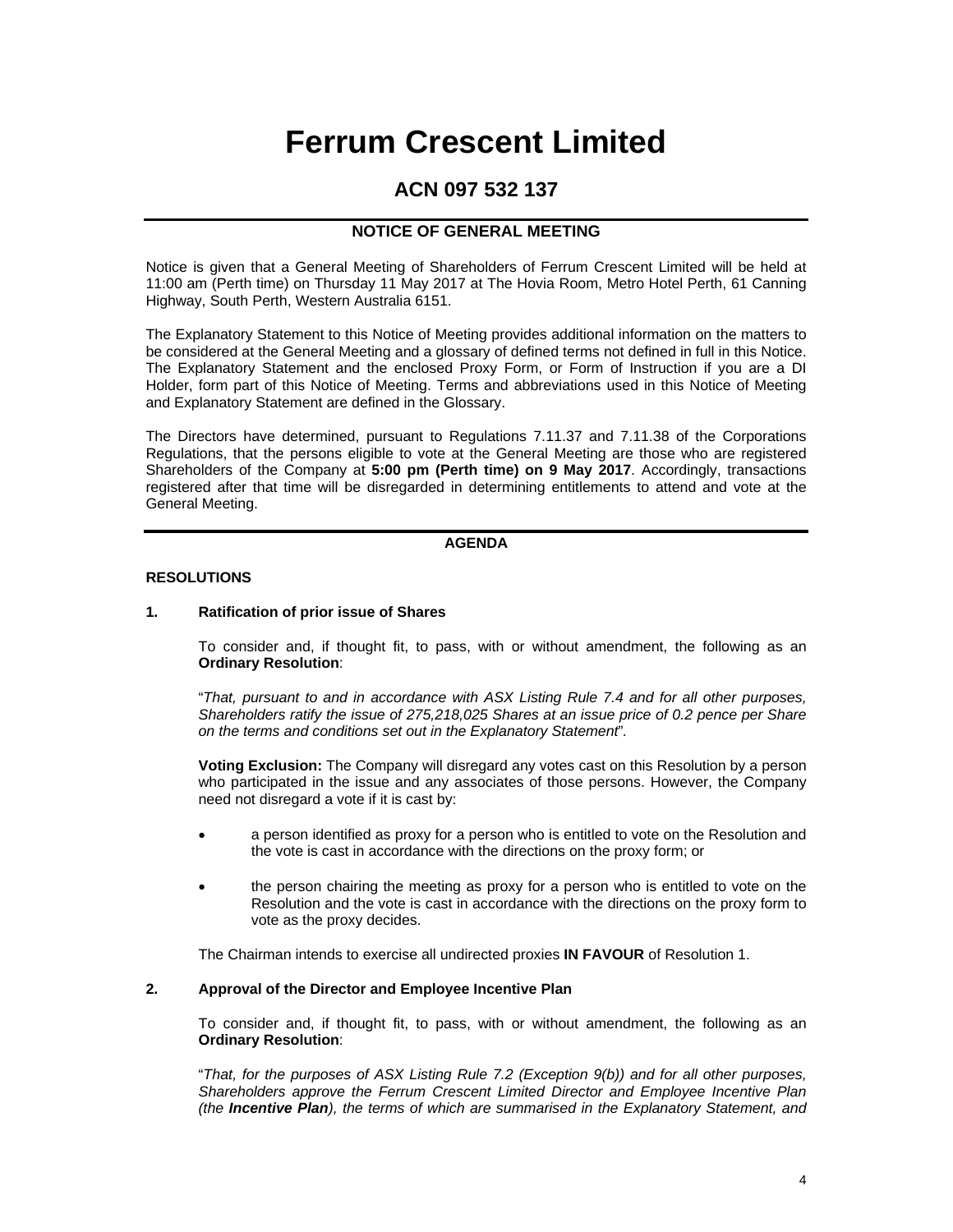*authorise the issue of securities under the Incentive Plan from time to time (including the grant of Awards and issue of Shares pursuant to the terms of those Awards)*"*.* 

**Voting Prohibition and Exclusion:** The Company will disregard any votes cast on this Resolution by, or on behalf of, the Directors and any associate of the Directors. However, the Company need not disregard a vote on this Resolution if it is cast by:

- a person identified as proxy for a person who is entitled to vote on the Resolution and the vote is cast in accordance with the directions on the proxy form; or
- the person chairing the meeting as proxy for a person who is entitled to vote on the Resolution and the vote is cast in accordance with the directions on the proxy form to vote as the proxy decides.

Further, a vote on this Resolution must not be cast by a person appointed as a proxy if:

- the proxy is either:
	- o a member of Key Management Personnel; or
	- o a Closely Related Party of a member of Key Management Personnel; and
- the appointment does not specify the way the proxy is to vote on this Resolution.

However, the Company need not disregard a vote on this Resolution if it is cast by the Chairman (who may be a member of Key Management Personnel) as proxy for a person who is entitled to vote and the proxy appointment expressly authorises the Chairman to exercise the proxy even though the Resolution is connected, directly or indirectly, with the remuneration of a member of Key Management Personnel.

The Chairman intends to exercise all undirected proxies **IN FAVOUR** of Resolution 2.

#### **3. Grant of Performance Rights to Justin Tooth under the Incentive Plan**

To consider and, if thought fit, to pass, with or without amendment, the following as an **Ordinary Resolution**:

"*That, subject to the passing of Resolution 2, for the purposes of Chapter 2E of the Corporations Act, ASX Listing Rule 10.14 and for all other purposes, Shareholders approve and authorise the grant of up to 28,000,000 Performance Rights to Mr Justin Tooth, the Company's Executive Chairman (or his nominee) under the Incentive Plan and the issue of Shares on the vesting of those Performance Rights, on the terms and conditions set out in the Explanatory Statement*"*.* 

**Voting Prohibition and Exclusion:** The Company will disregard any votes cast on this Resolution by, or on behalf of, the Directors and any associate of the Directors. However, the Company will not disregard a vote on this Resolution if it is cast by:

- a person identified as proxy for a person who is entitled to vote on the Resolution and the vote is cast in accordance with the directions on the proxy form; or
- the person chairing the meeting as proxy for a person who is entitled to vote on the Resolution and the vote is cast in accordance with the directions on the proxy form to vote as the proxy decides.

Further, a vote on this Resolution must not be cast by a person appointed as a proxy if:

the proxy is either: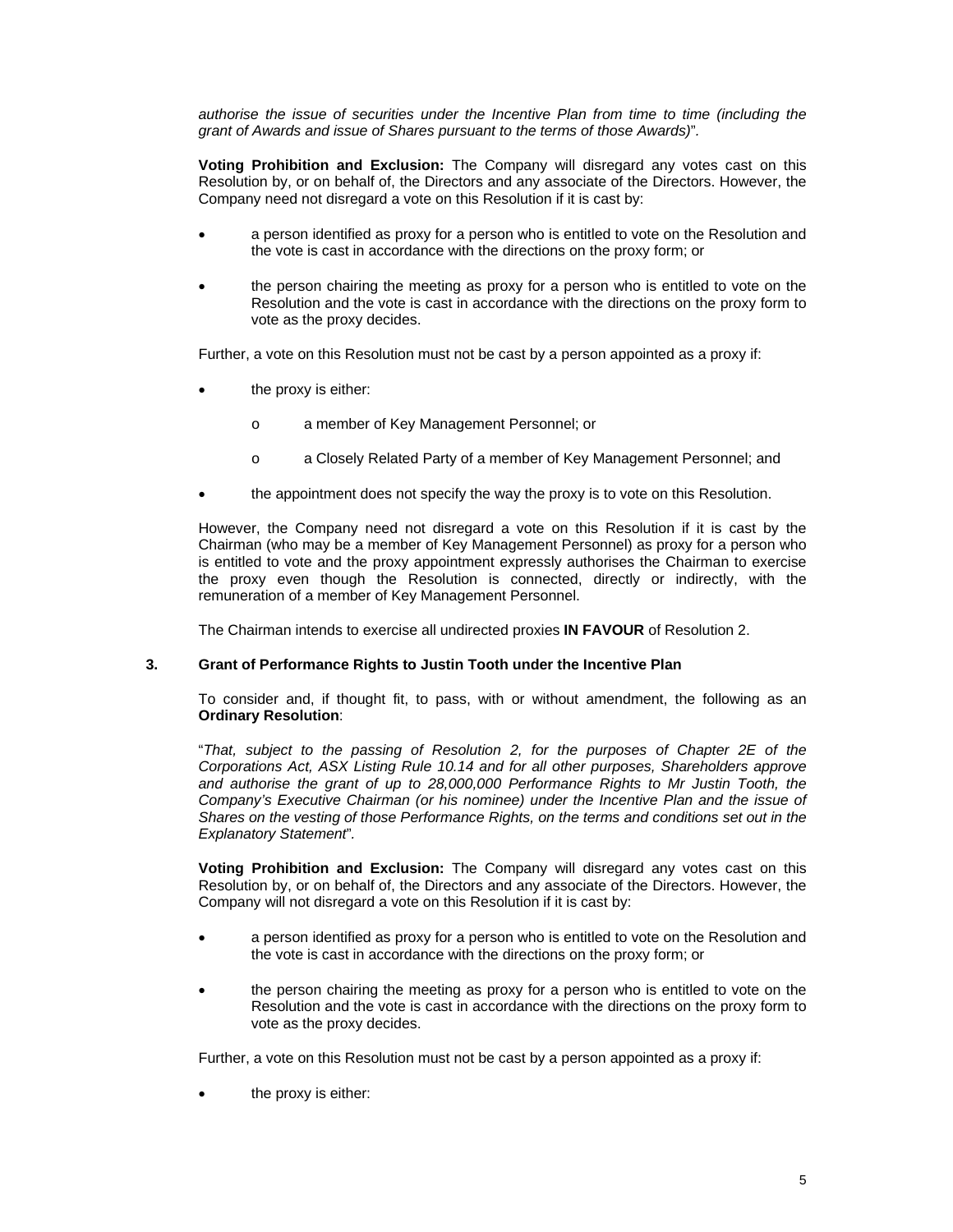- o a member of Key Management Personnel; or
- o a Closely Related Party of a member of Key Management Personnel; and
- the appointment does not specify the way the proxy is to vote on this Resolution.

However, the Company need not disregard a vote on this Resolution if it is cast by the Chairman (who may be a member of Key Management Personnel) as proxy for a person who is entitled to vote and the proxy appointment expressly authorises the Chairman to exercise the proxy even though the Resolution is connected, directly or indirectly, with the remuneration of a member of Key Management Personnel.

The Chairman intends to exercise all undirected proxies **IN FAVOUR** of Resolution 3.

#### **4. Grant of Performance Rights to Evan Kirby under the Incentive Plan**

To consider and, if thought fit, with or without amendment, to pass the following resolution as an **Ordinary Resolution**:

"*That, subject to the passing of Resolution 2, for the purposes of Chapter 2E of the Corporations Act, ASX Listing Rule 10.14 and for all other purposes, Shareholders approve and authorise the grant of up to 5,600,000 Performance Rights to Dr Evan Kirby (or his nominee) and the issue of Shares on the valid exercise of those Performance Rights in accordance with the terms of the Performance Rights and otherwise on the terms and conditions set out in the Explanatory Statement*"*.*

**Voting Prohibition and Exclusion:** The Company will disregard any votes cast on this Resolution by, or on behalf of, the Directors and any associate of the Directors. However, the Company will not disregard a vote on this Resolution if it is cast by:

- a person identified as proxy for a person who is entitled to vote on the Resolution and the vote is cast in accordance with the directions on the proxy form; or
- the person chairing the meeting as proxy for a person who is entitled to vote on the Resolution and the vote is cast in accordance with the directions on the proxy form to vote as the proxy decides.

Further, a vote on this Resolution must not be cast by a person appointed as a proxy if:

- the proxy is either:
	- o a member of Key Management Personnel; or
	- o a Closely Related Party of a member of Key Management Personnel; and
- the appointment does not specify the way the proxy is to vote on this Resolution.

However, the Company need not disregard a vote on this Resolution if it is cast by the Chairman (who may be a member of Key Management Personnel) as proxy for a person who is entitled to vote and the proxy appointment expressly authorises the Chairman to exercise the proxy even though the Resolution is connected, directly or indirectly, with the remuneration of a member of Key Management Personnel.

The Chairman intends to exercise all undirected proxies **IN FAVOUR** of Resolution 4.

#### **5. Grant of Performance Rights to Laurence Read under the Incentive Plan**

To consider and, if thought fit, with or without amendment, to pass the following resolution as an **Ordinary Resolution**: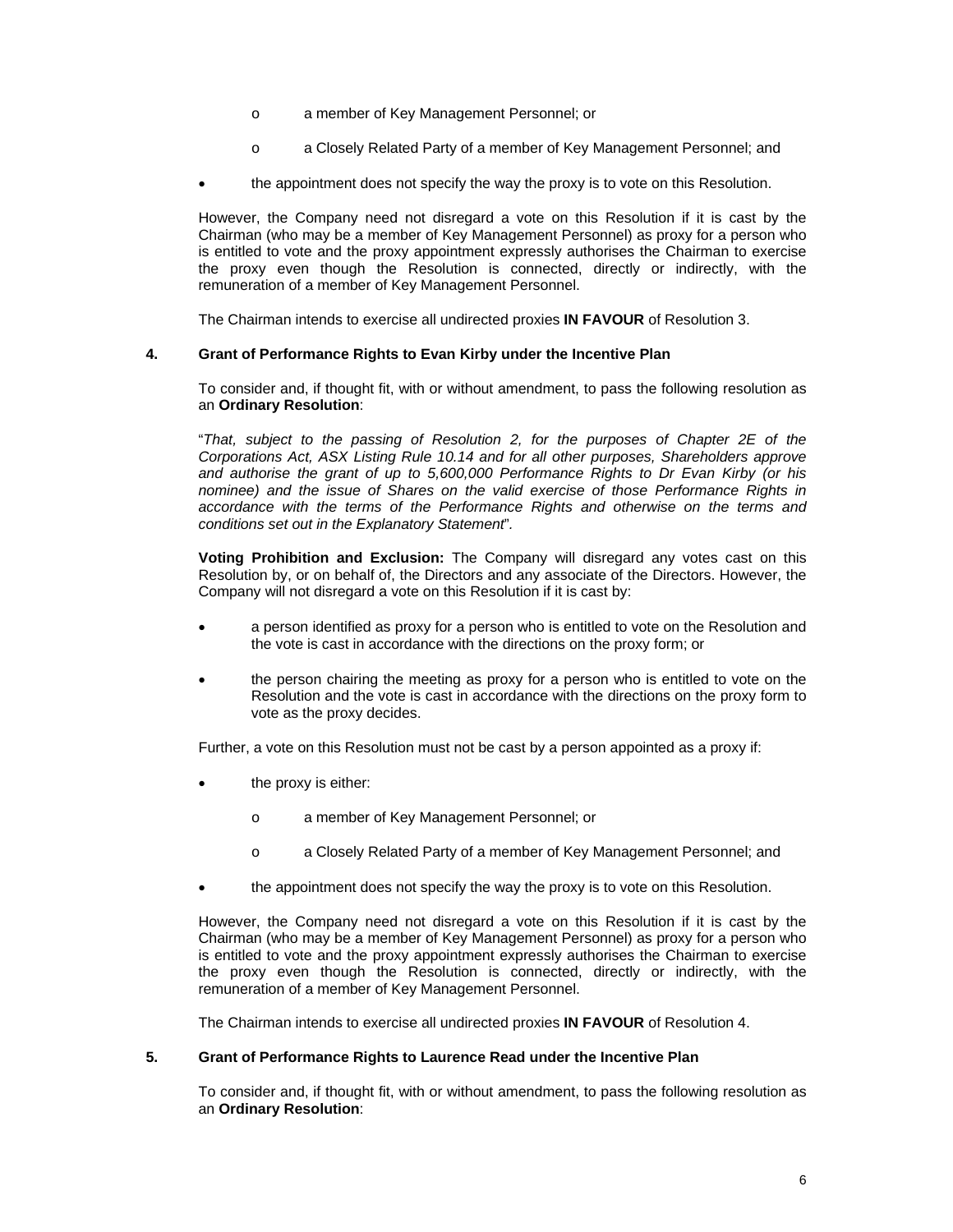"*That, subject to the passing of Resolution 2, for the purposes of Chapter 2E of the Corporations Act, ASX Listing Rule 10.14 and for all other purposes, Shareholders approve and authorise the grant of up to 5,600,000 Performance Rights to Mr Laurence Read (or his nominee) and the issue of Shares on the valid exercise of those Performance Rights in accordance with the terms of the Performance Rights and otherwise on the terms and conditions set out in the Explanatory Statement*"*.* 

**Voting Prohibition and Exclusion:** The Company will disregard any votes cast on this Resolution by, or on behalf of, the Directors and any associate of the Directors. However, the Company will not disregard a vote on this Resolution if it is cast by:

- a person identified as proxy for a person who is entitled to vote on the Resolution and the vote is cast in accordance with the directions on the proxy form; or
- the person chairing the meeting as proxy for a person who is entitled to vote on the Resolution and the vote is cast in accordance with the directions on the proxy form to vote as the proxy decides.

Further, a vote on this Resolution must not be cast by a person appointed as a proxy if:

- the proxy is either:
	- o a member of Key Management Personnel; or
	- o a Closely Related Party of a member of Key Management Personnel; and
- the appointment does not specify the way the proxy is to vote on this Resolution.

However, the Company need not disregard a vote on this Resolution if it is cast by the Chairman (who may be a member of Key Management Personnel) as proxy for a person who is entitled to vote and the proxy appointment expressly authorises the Chairman to exercise the proxy even though the Resolution is connected, directly or indirectly, with the remuneration of a member of Key Management Personnel.

The Chairman intends to exercise all undirected proxies **IN FAVOUR** of Resolution 5.

#### **6. Grant of Performance Rights to Grant Button under the Incentive Plan**

To consider and, if thought fit, with or without amendment, to pass the following resolution as an **Ordinary Resolution**:

"*That, subject to the passing of Resolution 2, for the purposes of Chapter 2E of the Corporations Act, ASX Listing Rule 10.14 and for all other purposes, Shareholders approve and authorise the grant of up to 10,000,000 Performance Rights to Mr Grant Button (or his nominee) and the issue of Shares on the valid exercise of those Performance Rights in accordance with the terms of the Performance Rights and otherwise on the terms and conditions set out in the Explanatory Statement*"*.* 

**Voting Prohibition and Exclusion:** The Company will disregard any votes cast on this Resolution by, or on behalf of, the Directors and any associate of the Directors. However, the Company will not disregard a vote on this Resolution if it is cast by:

- a person identified as proxy for a person who is entitled to vote on the Resolution and the vote is cast in accordance with the directions on the proxy form; or
- the person chairing the meeting as proxy for a person who is entitled to vote on the Resolution and the vote is cast in accordance with the directions on the proxy form to vote as the proxy decides.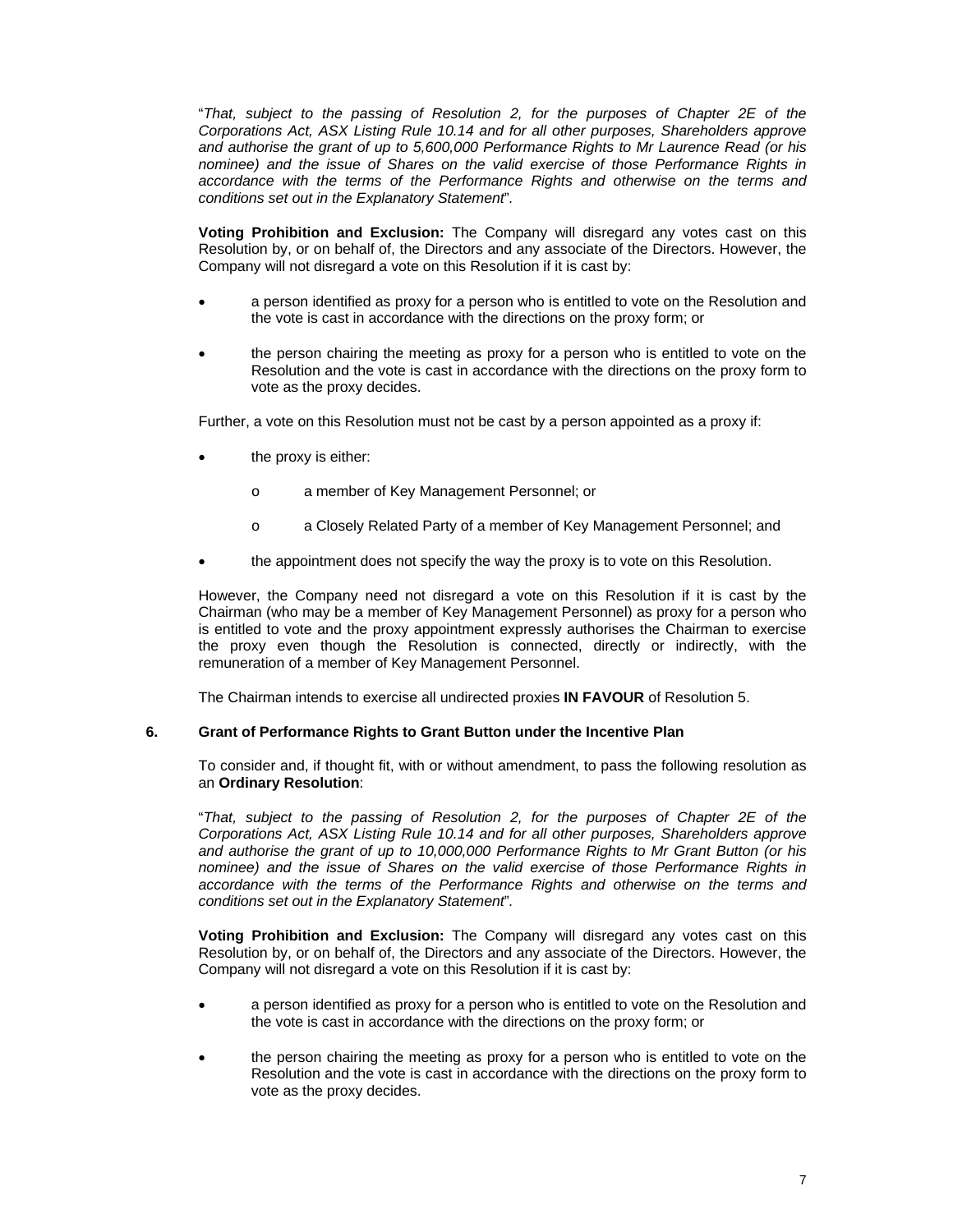Further, a vote on this Resolution must not be cast by a person appointed as a proxy if:

- the proxy is either:
	- o a member of Key Management Personnel; or
	- o a Closely Related Party of a member of Key Management Personnel; and
- the appointment does not specify the way the proxy is to vote on this Resolution.

However, the Company need not disregard a vote on this Resolution if it is cast by the Chairman (who may be a member of Key Management Personnel) as proxy for a person who is entitled to vote and the proxy appointment expressly authorises the Chairman to exercise the proxy even though the Resolution is connected, directly or indirectly, with the remuneration of a member of Key Management Personnel.

The Chairman intends to exercise all undirected proxies **IN FAVOUR** of Resolution 6.

#### **BY ORDER OF THE BOARD**

). Butten.

**Grant Button**  Director/Company Secretary **DATED** 28 March 2017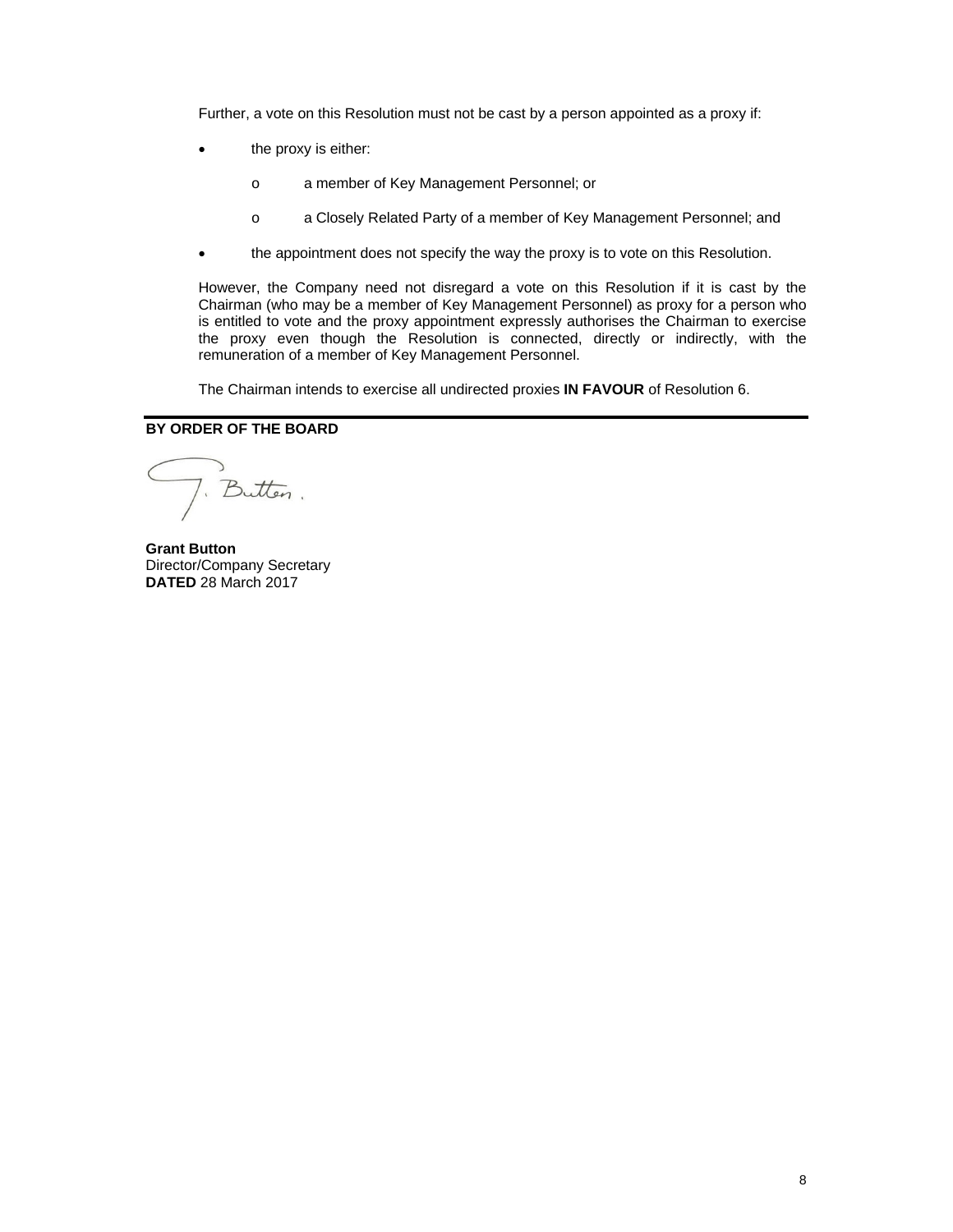# **Ferrum Crescent Limited**

## **ACN 097 532 137**

#### **EXPLANATORY STATEMENT TO SHAREHOLDERS**

#### **INTRODUCTION**

This Explanatory Statement has been prepared for the information of Shareholders of the Company in connection with Resolutions to be considered at the General Meeting to be held at The Hovia Room, Metro Hotel Perth, 61 Canning Highway, South Perth, Western Australia 6151 at 11:00 am (Perth time) on Thursday 11 May 2017.

This Explanatory Statement should be read in conjunction with the accompanying Notice of Meeting.

The purpose of this Explanatory Statement is to provide information which the Directors believe to be material to Shareholders in deciding whether or not to pass the Resolutions set out in the Notice of Meeting.

#### **1. RESOLUTION 1 – RATIFICATION OF PRIOR ISSUE OF SHARES**

#### **1.1 Background**

On 12 December 2016, the Company announced that it had conditionally raised approximately GBP550,000 before expenses through the issue of 275,218,025 Shares, each at an issue price of 0.2 pence per Share (the **Placement Shares**), placed via Beaufort Securities Limited.

The Placement Shares were issued on 22 December 2016, pursuant to the Company's 15% placement capacity under ASX Listing Rule 7.1. Resolution 1 seeks Shareholder ratification, pursuant to ASX Listing Rule 7.4, of the issue of the Placement Shares.

ASX Listing Rule 7.4 provides that, where a company in a general meeting ratifies previous issues of securities made pursuant to ASX Listing Rules 7.1 and/or 7.1A, the issue of those securities will be deemed to have been made with shareholder approval for the purpose of ASX Listing Rule 7.1.

The effect of Shareholders passing Resolution 1 and ratifying the issue of the Placement Shares will be to replenish the Company's 15% placement capacity to the extent of the Placement Shares.

Resolution 1 is an Ordinary Resolution.

#### **1.2 Technical Information required by ASX Listing Rule 7.4**

In accordance with ASX Listing Rule 7.5, the following information is provided in relation to the issue of the Placement Shares:

- (a) 275,218,025 Shares were issued.
- (b) The Placement Shares were issued at a price of 0.2 pence per Share.
- (c) The Placement Shares are all fully-paid ordinary shares issued on the same terms and conditions as the Company's existing Shares.
- (d) The Placement Shares were issued to professional and sophisticated investors. None of the subscribers are related parties or associates of the Company.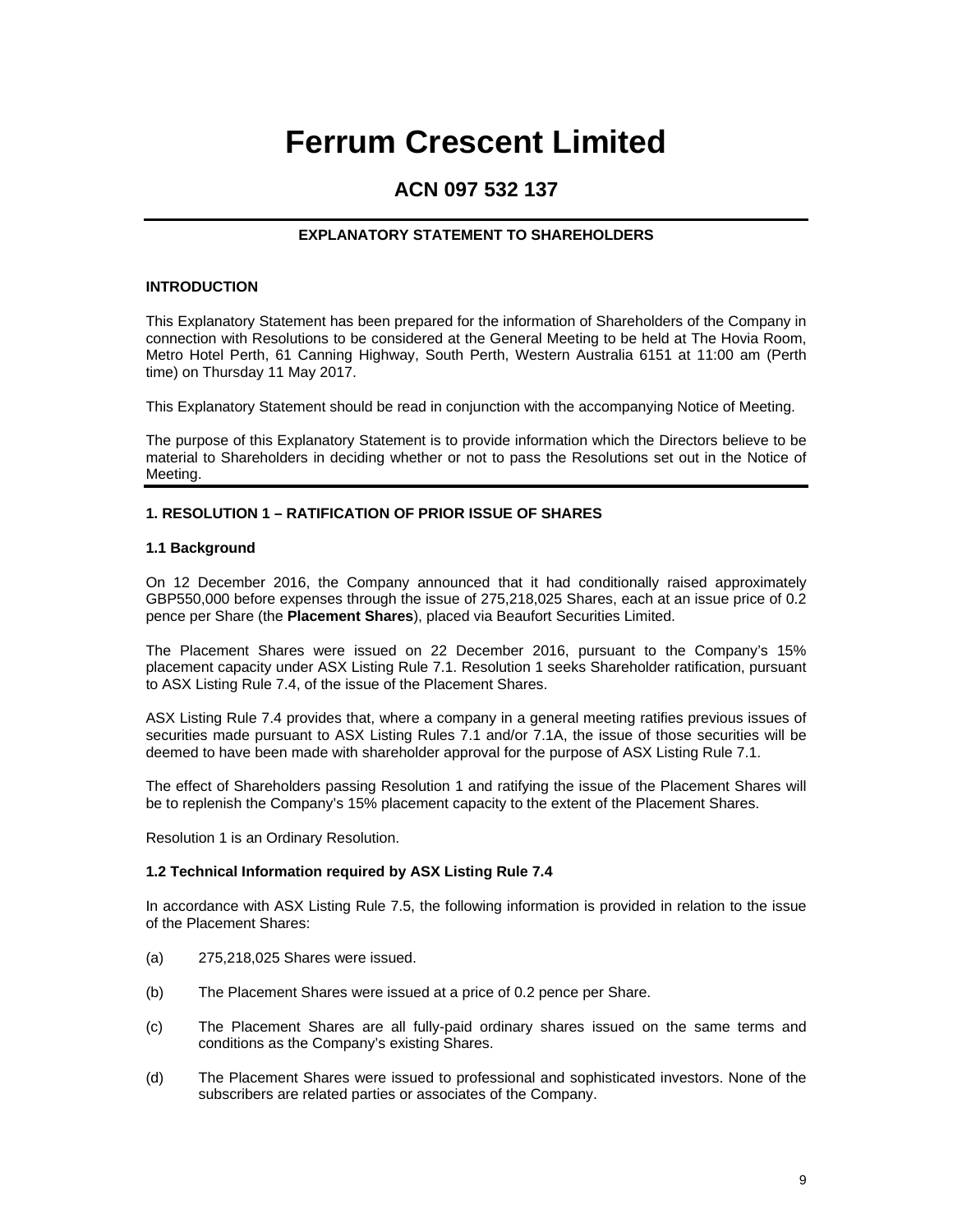- (e) The Company intends to use the proceeds from the issue of the Placement Shares for the Group's general working capital purposes and expenditure on its two principal metals projects, as follows:
	- (i) **Moonlight iron ore project, South Africa** satisfying licence obligations and progressing development pathways; and
	- (ii) **Toral lead-zinc project, Spain** continuing field work, phase 1 drill programme and petrographic studies of mineralisation.
- (f) A voting exclusion statement for Resolution 1 is included in the Notice of Meeting.

The Board unanimously recommends that Shareholders vote **IN FAVOUR** of Resolution 1.

The Chairman intends to exercise all undirected proxies **IN FAVOUR** of Resolution 1.

#### **2. RESOLUTION 2 – APPROVAL OF THE INCENTIVE PLAN**

#### **2.1 Background**

As the Company's existing incentive plans, the Employee Share Plan (**ESP**) and the Employee Option Plan (**EOP**) were approved by Shareholders in 2013 for a period of three years, the Company is no longer able to issue securities under the ESP or EOP as an exception to ASX Listing Rule 7.1. Accordingly, and in light of the recent acquisition and developments within the Company, the Board has decided to take this opportunity to adopt a new equity incentive plan, the Ferrum Crescent Limited Director and Employee Incentive Plan (the **Incentive Plan**), in place of the ESP and EOP.

The Incentive Plan aims to:

- reward employees, contractors and directors of the Group for their past performance;
- provide a long-term incentive for directors, employees and contractors to participate in the Group's future growth by providing them with an opportunity to receive an ownership interest in the Company; and
- align the interests of the Group's employees and Shareholders by connecting the remuneration of employees to the long-term success of the Company.

The Board considers that the implementation of the Incentive Plan will assist in the retention and motivation of employees, contractors and directors of the Group and will form an important part of the comprehensive remuneration strategy for the Group's employees and directors.

The Corporate Governance Council Guidelines recommend that executive remuneration packages include an appropriate balance of fixed and performance-based remuneration reflecting short and long-term objectives appropriate to the company's circumstances, aims and risk appetite.

A summary of the terms and conditions of the Incentive Plan is set out in Schedule 1 of this Explanatory Statement. A copy of the Incentive Plan may be obtained by contacting the Company Secretary by telephone on +61 8 9474 2995.

#### **2.2 Approval for the purposes of the ASX Listing Rules**

As noted above, ASX Listing Rule 7.1 broadly provides, subject to certain exceptions, that a company may not issue, or agree to issue, equity securities in any 12-month period that exceed 15% of the number of securities that the company has on issue, except with the prior approval of shareholders of the company in a general meeting of the terms and conditions of the proposed issue.

ASX Listing Rule 7.2 (Exception 9(b)) provides that ASX Listing Rule 7.1 does not apply to an issue of securities under an employee incentive scheme if, within three years before the date of issue,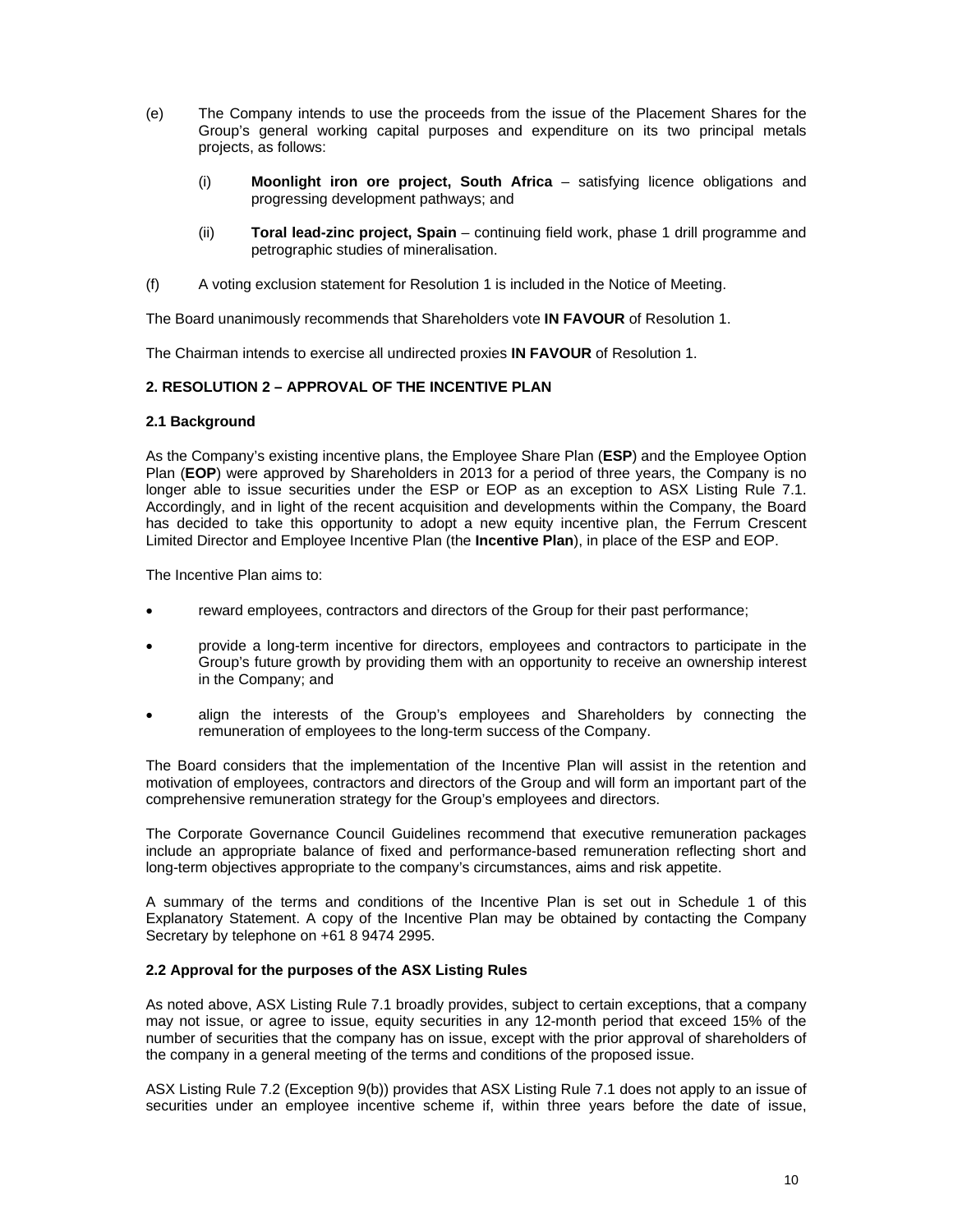shareholders have approved the issue of securities under the employee incentive scheme as an exception to ASX Listing Rule 7.1.

Accordingly, although the Company is not required to obtain shareholder approval for the introduction of the Incentive Plan, if the Incentive Plan is approved by Shareholders, securities issued within three years of the date of approval will fall within an exception to ASX Listing Rule 7.1. Additional Shareholder approval will be required before any Director or related party of the Company can participate in the Incentive Plan.

#### **2.3 Technical information required by ASX Listing Rule 7.2**

In accordance with ASX Listing Rule 7.2 (Exception 9(b)), the following information is provided to Shareholders in respect of the Incentive Plan:

- a summary of the terms of the Incentive Plan is set out in Schedule 1 of this Explanatory Statement;
- no securities have previously been issued under the Incentive Plan; and
- a voting exclusion statement is included in the Notice.

#### **2.4 Directors' Recommendation**

All of the Directors are eligible to participate in the Incentive Plan and therefore have an interest in Resolution 2. Accordingly, all of the Directors refrain from making any recommendation as to how Shareholders should vote on Resolution 2.

The Chairman intends to exercise all undirected proxies **IN FAVOUR** of Resolution 2.

#### **3. RESOLUTION 3 – GRANT OF PERFORMANCE RIGHTS TO JUSTIN TOOTH UNDER INCENTIVE PLAN**

#### **3.1 Details of the proposed grant to Justin Tooth**

Subject to obtaining Shareholder approval in respect of Resolution 2 and this Resolution 3, the Company proposes to grant Performance Rights to Justin Tooth (or his nominee) in accordance with the terms of the Incentive Plan.

As set out above, the Incentive Plan will be used as part of the remuneration planning for directors, employees and contractors of the Group. For further information in respect of the Incentive Plan, please refer to section 2.1 above and to Schedule 1 of this Explanatory Statement.

Having regard to the significant role that Mr Tooth has in respect of the development of the Company, the Board considers that the grant of Performance Rights to Mr Tooth under the Incentive Plan is an appropriate form of long-term incentive-based remuneration.

#### **3.2 Approval for the purposes of the ASX Listing Rules and Corporations Act**

Resolution 3 seeks Shareholder approval for the grant of Performance Rights (and the subsequent issue of Shares on vesting of those Performance Rights) to Justin Tooth for the purposes of:

- (a) ASX Listing Rule 10.14, which broadly provides that Shareholder approval is required before a director, or an associate of a director, may acquire securities under an employee incentive scheme; and
- (b) Chapter 2E of the Corporations Act, which prohibits a public company from giving a financial benefit to a related party of a public company unless the giving of the financial benefit falls within one of the nominated exceptions or shareholder approval is obtained prior to the giving of the financial benefit.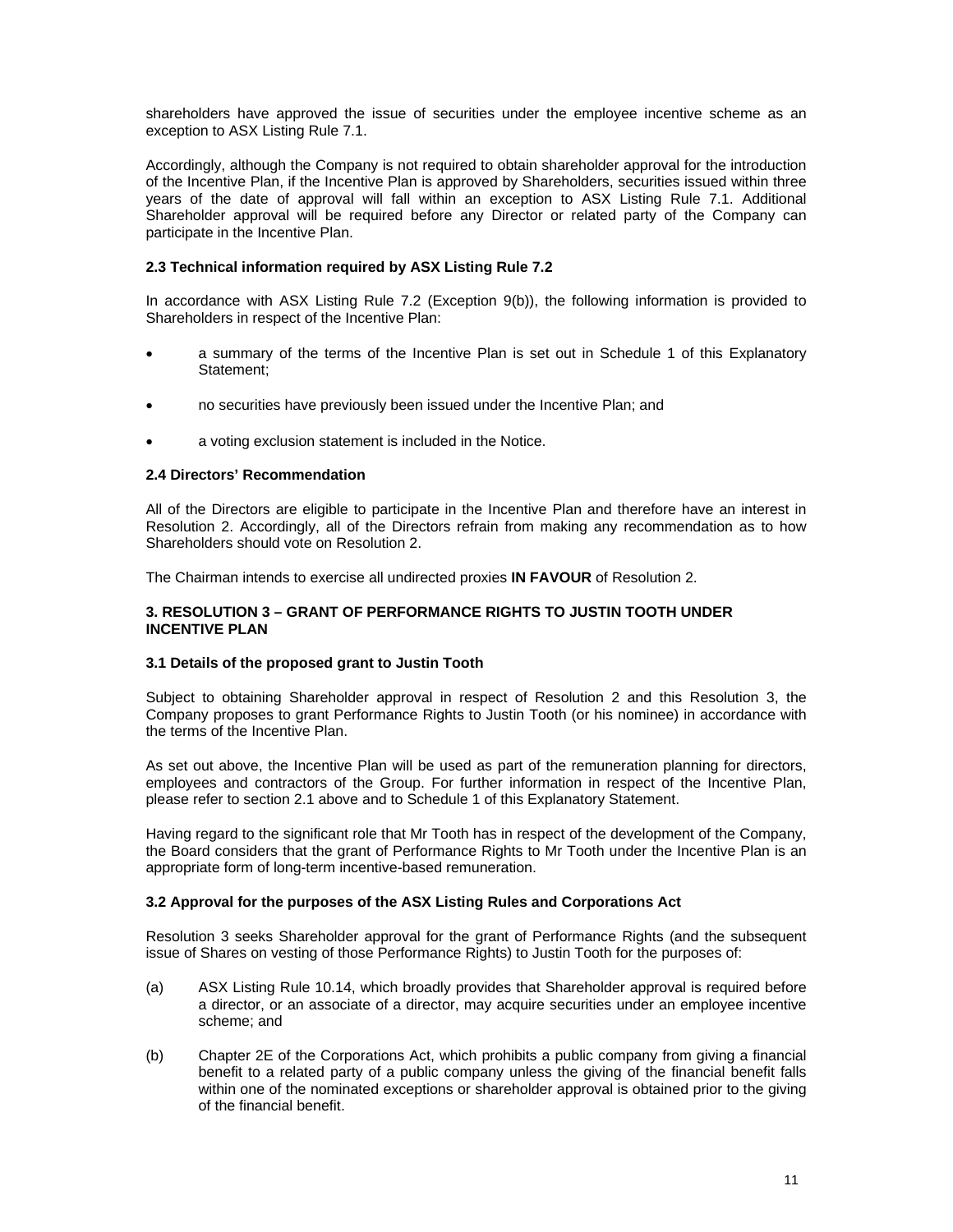Shareholder approval under ASX Listing Rule 7.1 is not required for the issue of securities that have been approved under ASX Listing Rule 10.14. Accordingly, provided that both Resolutions 2 and this Resolution 3 are approved by Shareholders, the grant of Performance Rights to Justin Tooth (and any subsequent acquisition of Shares upon vesting of those Performance Rights) will not be included in the calculation of the Company's 15% annual placement capacity for the purposes of ASX Listing Rule 7.1.

#### **3.3 Information required by ASX Listing Rules**

For the purpose of the approval sought under ASX Listing Rule 10.14, and in accordance with the requirements of ASX Listing Rule 10.15, the following information is provided in relation to the proposed grant of Performance Rights to Justin Tooth:

- (a) The Performance Rights are proposed to be issued to Justin Tooth, Executive Chairman of the Company.
- (b) The maximum number of Performance Rights that may be granted to Justin Tooth pursuant to Resolution 3 is 28,000,000 Performance Rights.
- (c) The Performance Rights will be granted under the Incentive Plan, on the general terms and conditions set out in Schedule 1 of this Explanatory Statement, and on the specific terms and conditions set out in Schedule 2 of this Explanatory Statement. The performance hurdles attaching to the Performance Rights along with the applicable performance hurdle satisfaction date and vesting date are set out in Schedule 2 and in the table in section 3.4(c) below.
- (d) No price is payable for the grant of the Performance Rights, or on vesting of the Performance Rights, as the Performance Rights are issued as an incentive and reward following satisfaction of specified performance hurdles by a prescribed date.
- (e) No securities have previously been issued under the Incentive Plan nor has the Incentive Plan been previously adopted by Shareholders.
- (f) The Directors, in addition to employees and contractors of the Company, are entitled to participate in the Incentive Plan.
- (g) A voting exclusion statement is included in the Notice.
- (h) No loans are being provided by the Company for the acquisition of securities under the Incentive Plan.
- (i) It is anticipated that the Performance Rights will be granted to Justin Tooth no later than 12 months after the date of the Meeting (or such later date as permitted by an ASX waiver or modification of the ASX Listing Rules) in one tranche. The Company contemplates that Shares issued upon vesting of the Performance Rights may be issued in more than one tranche, following vesting of the Performance Rights.

#### **3.4 Information required by the Corporations Act**

Chapter 2E of the Corporations Act prohibits a public company from giving a financial benefit to a related party of a public company unless the benefit falls within one of the various exceptions to the general prohibition. A "related party" for the purposes of the Corporations Act is defined broadly and includes a director of the Company. "Financial Benefit" has a wide meaning and includes the issue of securities by a public company.

The proposed offer of Performance Rights to Mr Tooth will form part of Mr Tooth's remuneration package. Given the circumstances of the Company, the Non-Executive Directors consider that the proposed grant of Performance Rights would constitute reasonable remuneration and, accordingly, may fall within an exception to the related party provisions in Chapter 2E of the Corporations Act. In reaching this conclusion, the Board has had regard to a variety of factors including market practice and the remuneration offered to persons in comparable positions at similar companies.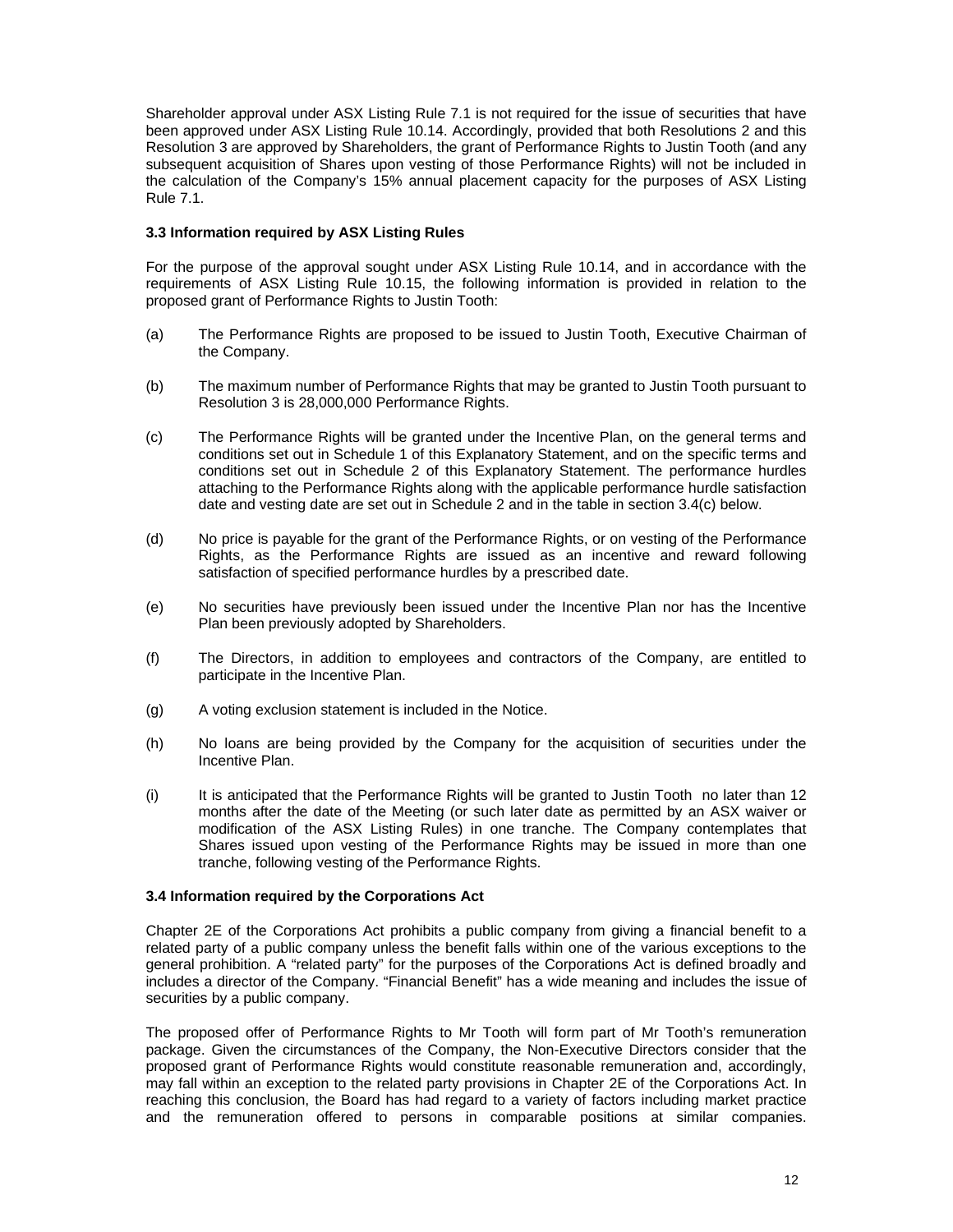Notwithstanding this conclusion, the Board has resolved that the Company should also seek shareholder approval pursuant to Chapter 2E of the Corporations Act as a matter of good corporate governance.

Pursuant to, and in accordance with the requirements of Chapter 2E, and in particular section 219 of the Corporations Act, the following information is provided for the purposes of obtaining Shareholder approval for Resolution 3:

- (a) The related party to whom a financial benefit will be given is Justin Tooth (or his nominee), who is the Executive Chairman of the Company.
- (b) The nature of the financial benefit proposed to be given to Justin Tooth is the grant of 28,000,000 Performance Rights.
- (c) The Performance Rights will be granted under the Incentive Plan, on the general terms and conditions set out in Schedule 1 of this Explanatory Statement, and the specific terms and conditions set out in Schedule 2 of this Explanatory Statement. The performance hurdles attaching to the Performance Rights along with the applicable performance hurdle satisfaction date and vesting date are set out in the table below:

| <b>Tranche</b> | Number of<br><b>Performance</b><br><b>Rights</b> | <b>Performance Hurdle</b>                                                                                        | <b>Performance</b><br><b>Hurdle</b><br><b>Satisfaction</b><br><b>Date</b> | <b>Vesting Date</b>                                      |
|----------------|--------------------------------------------------|------------------------------------------------------------------------------------------------------------------|---------------------------------------------------------------------------|----------------------------------------------------------|
| A              | 3,500,000                                        | AIM Price is 0.35 pence or<br>more                                                                               | 1 year                                                                    | 3 years after satisfaction<br>of performance hurdle      |
| B              | 3,500,000                                        | AIM Price is 0.5 pence or<br>more                                                                                | 18 months                                                                 | 3 years after satisfaction<br>of hurdle                  |
| C              | 3,500,000                                        | AIM Price is 0.75 pence or<br>more                                                                               | 2 years                                                                   | 2 years after satisfaction<br>of performance hurdle      |
| D              | 3,500,000                                        | AIM Price is 1.1 pence or<br>more                                                                                | 3 years                                                                   | 2 years after satisfaction<br>of performance hurdle      |
| E              | 3,500,000                                        | AIM Price is 1.5 pence or<br>more                                                                                | 3 years                                                                   | 18 months after<br>satisfaction of<br>performance hurdle |
| F              | 3,500,000                                        | AIM Price is 2.0 pence or<br>more                                                                                | 3.5 years                                                                 | 1 year after satisfaction of<br>performance hurdle       |
| G              | 7,000,000                                        | First commercial<br>production at any project<br>controlled by the Company<br>at the time of first<br>production | 5 years                                                                   | 6 months after satisfaction<br>of performance hurdle     |

Where:

**AIM Price** means the volume-weighted average price of Ferrum Shares on AIM over 10 consecutive trading days; **Performance Hurdle Satisfaction Date** means the date by which the relevant performance hurdle must be satisfied; and

**Vesting Date** means the date on which a participant under the Incentive Plan becomes entitled to be issued the number of Shares in respect of which an Award has vested in accordance with Rule 7 of the Incentive Plan.

- (d) The Performance Rights will be granted for no cash consideration and, accordingly, no funds will be raised from the grant of the Performance Rights or from the issue of Shares upon vesting of the Performance Rights.
- (e) Mr Tooth is the proposed recipient of Performance Rights and has an interest in the outcome of the Resolution. No other directors have any interest in the outcome of this Resolution.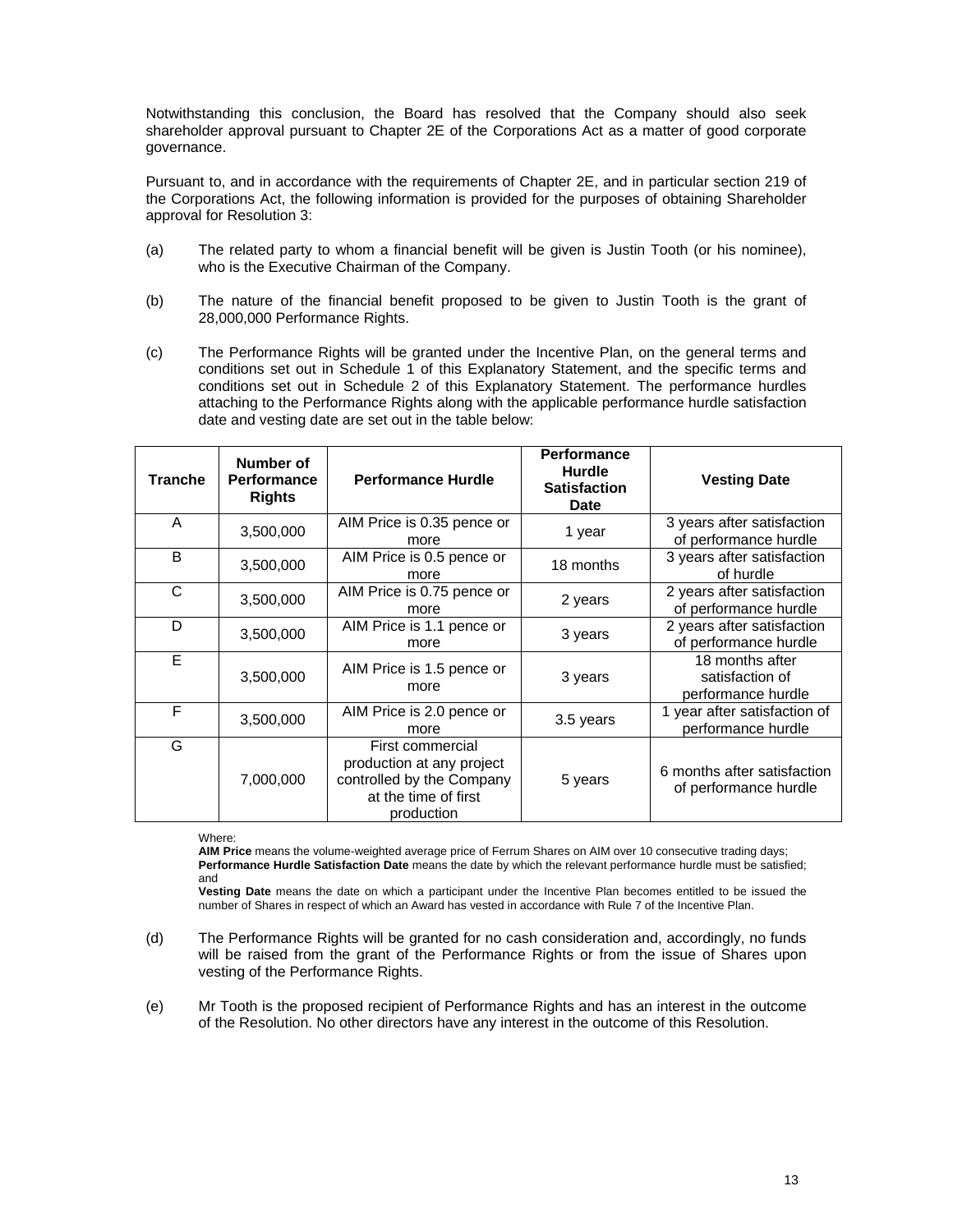(f) Director's remuneration package:

| Director     | 2015/2016 Financial Year                                                                            | 2016/2017 Financial Year |
|--------------|-----------------------------------------------------------------------------------------------------|--------------------------|
| Justin Tooth | \$46.858                                                                                            | \$186.306 <sup>2</sup>   |
|              | lustin Tooth was appointed Non-Executive Chairman on 16 December 2015 and Executive Chairman on 31. |                          |

ve Chairman on 16 December 2015 and Executive Chairman on 31 March 2016.

2. Justin Tooth and the Company entered into an Executive Employment contract on 7 January 2017 under which Justin is paid GBP125,000 per annum from 1 October 2016 onwards.

(g) The securities currently held by Justin Tooth and those that may be issued subject to Shareholder approval at this meeting are set out in the table below:

| <b>Director</b> | <b>Shares</b> | <b>Existing</b><br><b>Options</b> | <b>Performance Rights (subject to</b><br>shareholder approval under<br><b>Resolutions 2 and 3)</b> |
|-----------------|---------------|-----------------------------------|----------------------------------------------------------------------------------------------------|
| Justin Tooth    | 326,650       | Nil                               | 28,000,000                                                                                         |

(h) The dilution effect on Shareholders, if all Performance Rights the subject of Resolution 3 vest (and the Performance Rights proposed to be granted to the Non-Executive Directors under Resolutions 4 to 6 are exercised), and no other options are exercised and no Shares are issued, will be 2.24% as set out below.

|                                         | <b>Shares (ASX:FCR)</b> |
|-----------------------------------------|-------------------------|
| Shares currently on issue               | 2,147,825,266           |
| Resolution 3 - Performance Rights to be |                         |
| granted to Justin Tooth                 | 28,000,000              |
| Resolutions 4 to 6 - Performance Rights |                         |
| to be granted to the Non-Executive      |                         |
| <b>Directors</b>                        | 21,200,000              |
| Expanded Capital if all Performance     |                         |
| Rights proposed in this Notice to be    |                         |
| granted to all Directors vest or are    |                         |
| exercised (as applicable)               | 2,197,025,266           |
| Dilutionary effect                      | 2.24%                   |

(i) In the 12 months before the date of this Notice, the highest, lowest and latest trading price (as at 14 March 2017) of the Shares on ASX are as set out below:

|                                       | <b>Shares (ASX:FCR)</b> |
|---------------------------------------|-------------------------|
| Highest (16 May 2016)                 | 0.007                   |
| Lowest (22 April 2016 and 9 May 2016) | 0.002                   |
| Latest (14 March 2017)                | 0.003                   |

(j) The value of the financial benefit to be provided to Justin Tooth under each of Tranches  $A - G$ is set out in the table below.

| <b>Tranche</b>                                                                                                                                                                                                                                              | A                    | B                    | C                    | D                    | E                    | F                    | G                      | <b>Total</b>           |
|-------------------------------------------------------------------------------------------------------------------------------------------------------------------------------------------------------------------------------------------------------------|----------------------|----------------------|----------------------|----------------------|----------------------|----------------------|------------------------|------------------------|
| # of Rights                                                                                                                                                                                                                                                 | 3,500,000            | 3,500,000            | 3,500,000            | 3,500,000            | 3,500,000            | 3,500,000            | 7,000,000              | 28,000,000             |
| Valuation<br>per right                                                                                                                                                                                                                                      | 0.1090p<br>0.17c     | 0.1012p<br>0.16c     | 0.0921p<br>0.15c     | 0.0998p<br>0.16c     | 0.0846p<br>0.14c     | 0.0843p<br>0.13c     | 0.1700p<br>0.27c       | N/A                    |
| <b>Valuation</b><br>of Tranche                                                                                                                                                                                                                              | GBP3,815<br>AUD6.132 | GBP3.542<br>AUD5.694 | GBP3.224<br>AUD5.182 | GBP3.493<br>AUD5,615 | GBP2.961<br>AUD4.760 | GBP2.951<br>AUD4.744 | GBP11.900<br>AUD19.129 | GBP31.886<br>AUD51.255 |
| Note: These values have been calculated by BDO in GBP and converted to AUD by the Company using the rate of GBP1 =<br>AUD1.607458607, being the inverse of the AUD/GBP foreign exchange rate published by the Reserve Bank of Australia on 8<br>March 2017. |                      |                      |                      |                      |                      |                      |                        |                        |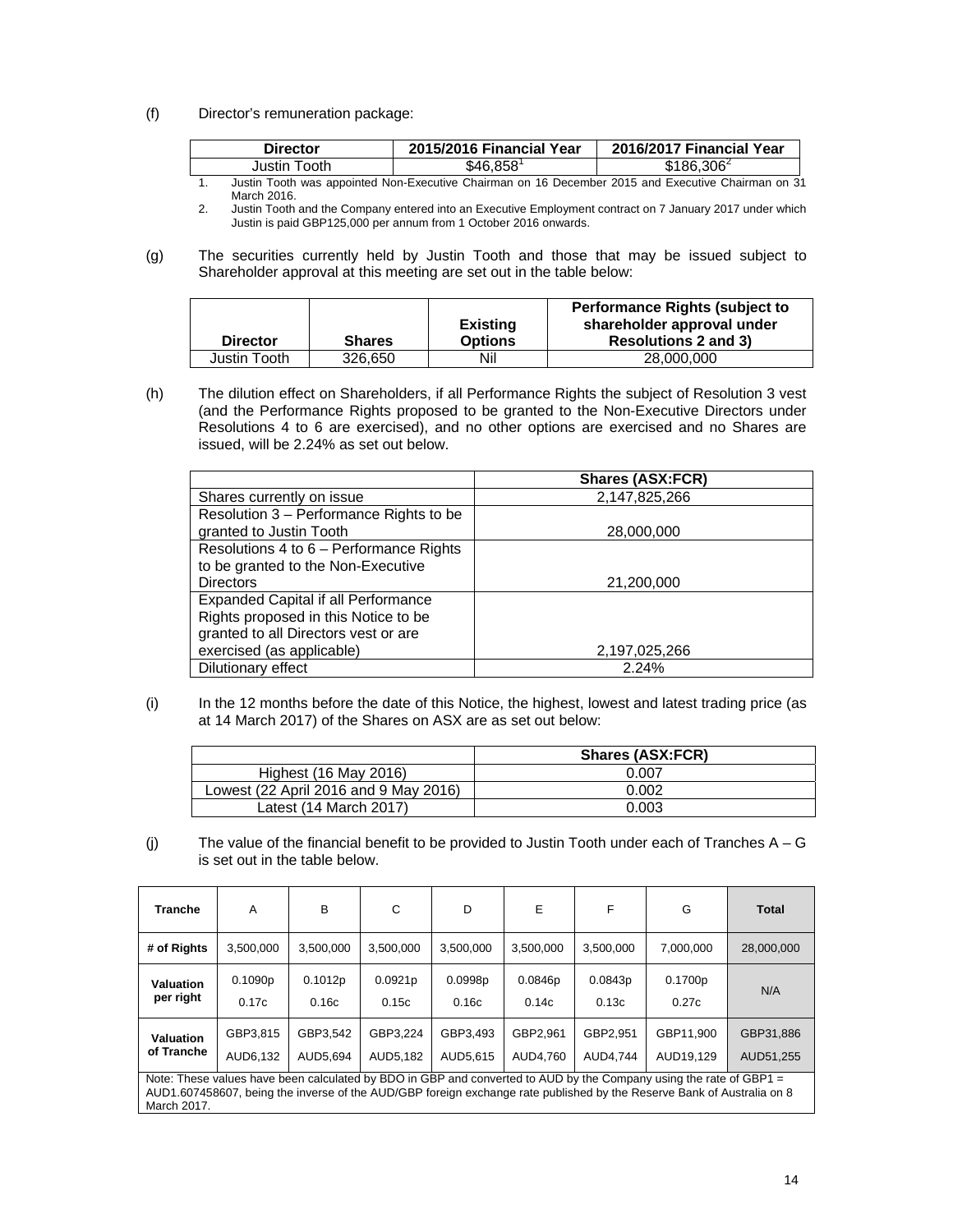These values have been calculated by BDO using an up and in single barrier share option pricing model for the Tranches  $A - F$  Performance Rights and a binomial pricing model (validated by the Black Scholes option pricing model) for the Tranche G Performance Rights.

The up and in single barrier share pricing model takes into consideration that market based rights can vest at any time during the period from grant date to the Performance Hurdle Satisfaction Date of each respective tranche, provided the 10-day VWAP of the AIM Price exceeds the determined barrier price. The model incorporates a trinomial valuation.

BDO made the following assumptions under the models:

- the Performance Rights under Tranches A-F have market-based vesting conditions attached;
- for Performance Rights under Tranche G (which don't have market vesting conditions attached), the exercise of the Performance Right does not affect the value of the underlying asset;
- a grant date of 8 March 2017, which was also adopted as the valuation date;
- it used the 10 day VWAP of Shares on AIM as at the valuation date, 0.17 pence, which was input into the pricing model;
- as there is no consideration required for exercising the Performance Rights, a nil exercise price was used in the option pricing model;
- the performance period represents the period over which the Performance Rights will be assessed for vesting, from the grant date until the Performance Hurdle Satisfaction Date based on the Performance Rights' respective performance hurdles;
- the performance hurdle of each tranche is to be measured over the respective performance period of each tranche;
- for Performance Rights under Tranche G, it used a share price volatility of 150% based on the historical volatility of Ferrum's AIM listed share price;
- for Performance Rights under Tranche A-F, it used a 10-day VWAP volatility of 100% based on the historical volatility of the 10-day VWAP of Ferrum's AIM listed share price;<sup>1</sup>
- the risk free rate of interest used is the United Kingdom Government Bond Rate that most closely corresponds to the vesting period of each tranche of Performance Rights as at the valuation date:
	- o for Performance Rights under Tranches A-C, E and F, a rate of 0.314% was used, being the four year United Kingdom Government Bond closing rate as at the valuation date; and
	- o for Performance Rights under Tranches D and G, a rate of 0.589% was used, being the five year United Kingdom Government Bond closing rate as at the valuation date.
- a dividend yield of 0%; and

<u>.</u>

<sup>&</sup>lt;sup>1</sup> The Performance Rights under Tranches A-F are subject to a market-based performance hurdle which is not based on realising a certain share price but rather, a 10-day VWAP of the Ferrum AIM listed share price. Accordingly, the metric of volatility employed in the option pricing model is the historical volatility of the 10-day VWAP of Ferrum's AIM listed share price and not the close-close share price volatility metric that was used for Performance Rights under Tranche G.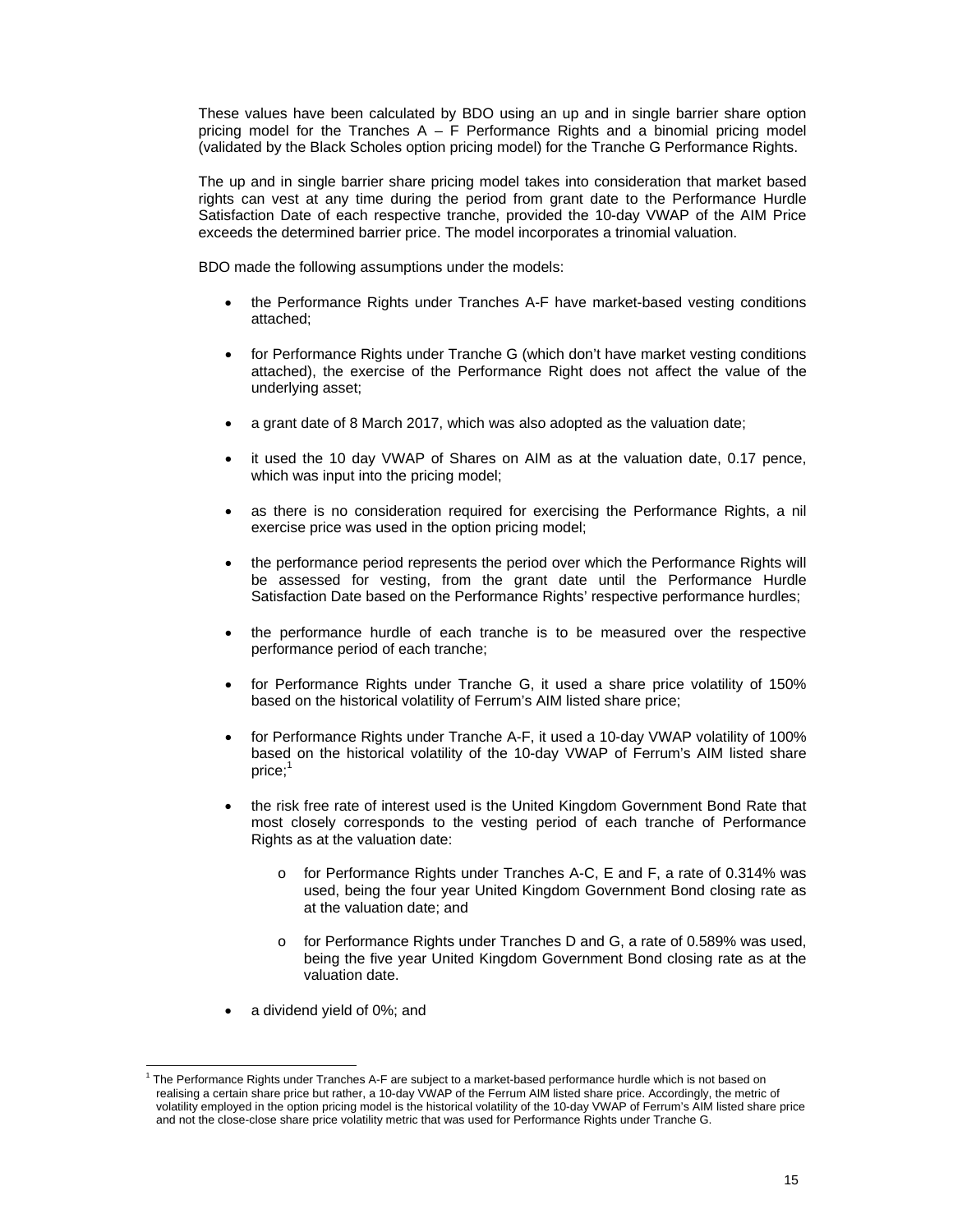- the performance hurdle for each tranche is identical to the hurdle outlined in section 3.4(c) above.
- (k) Directors' recommendation and basis of recommendation:

Justin Tooth has a material personal interest in Resolution 3 and abstains from making a recommendation in respect of Resolution 3. The Non-Executive Directors have carefully considered the proposed grant of Performance Rights to Mr Tooth, as well as his remuneration package generally. The Non-Executive Directors consider the grant to be an important component of Mr Tooth's remuneration package and all recommend that Shareholders vote in favour of Resolution 3.

The Chairman intends to exercise all undirected proxies **IN FAVOUR** of Resolution 3.

#### **3.5 Other information**

There are no material opportunity costs to the Company, no taxation consequences to the Company and no material benefits foregone by the Company in granting the Performance Rights to Mr Tooth.

The Directors are not aware of any information, other than the information set out in this Explanatory Statement that would reasonably be required by Shareholders in order to decide whether or not it is in the Company's interests to pass Resolution 3.

#### **4. RESOLUTIONS 4 TO 6 – GRANT OF PERFORMANCE RIGHTS TO THE NON-EXECUTIVE DIRECTORS UNDER THE INCENTIVE PLAN**

#### **4.1 Details of the proposed grant to the Non-Executive Directors**

Subject to obtaining Shareholder approval in respect of Resolution 2 and Resolutions 4 to 6, the Company proposes to grant Performance Rights to each of Evan Kirby, Laurence Read and Grant Button (the **Non-Executive Directors**) (or their nominees) in accordance with the terms of the Incentive Plan.

The grant of Performance Rights will form part of the remuneration planning for Non-Executive Directors. The Board acknowledges that this is not in accordance with Recommendation 8.2 of the Corporate Governance Principles and Recommendations (3rd edition) as published by the ASX Corporate Governance Council. However, the Board considers that it is reasonable in the circumstances for the Non-Executive Directors to be offered the Performance Rights as part of their remuneration, given the primary purpose of the grant of the Performance Rights to the Non-Executive Directors is to motivate and reward their performance in their respective roles as Non-Executive Directors.

#### **4.2 Approval for the purposes of the ASX Listing Rules and Corporations Act**

Resolutions 4 to 6 seek Shareholder approval for the grant of Performance Rights (and the subsequent issue of Shares on the valid exercise of those Performance Rights) to the Non-Executive Directors for the purposes of:

- (a) ASX Listing Rule 10.14, which broadly provides that Shareholder approval is required before a director, or an associate of a director, may acquire securities under an employee incentive scheme; and
- (b) Chapter 2E of the Corporations Act, which prohibits a public company from giving a financial benefit to a related party of a public company unless the giving of the financial benefit falls within one of the nominated exceptions, or shareholder approval is obtained prior to the giving of the financial benefit.

Shareholder approval under ASX Listing Rule 7.1 is not required for issues that have been approved under ASX Listing Rule 10.14. Accordingly, provided Resolutions 2 and 4 to 6 are approved by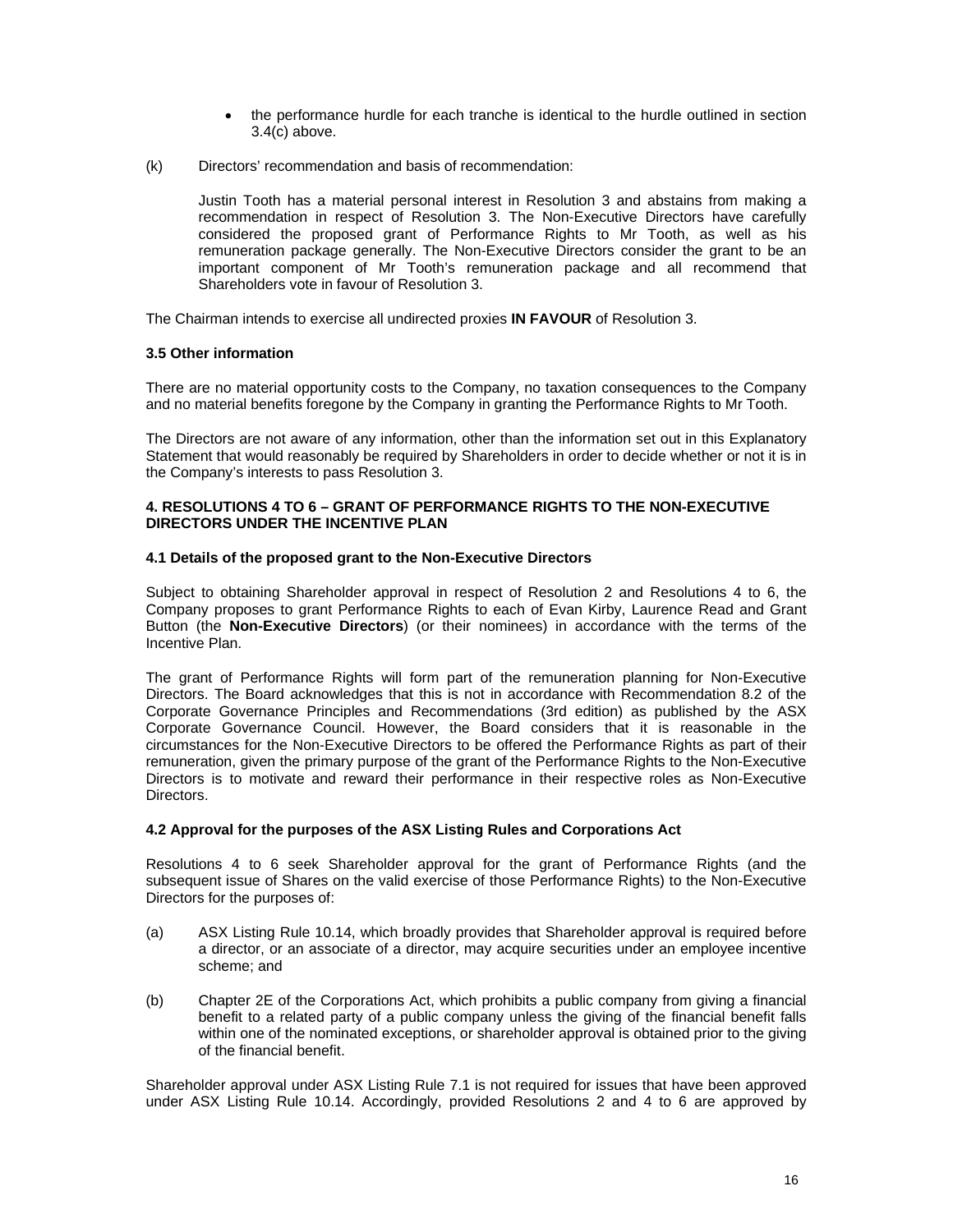Shareholders, the grant of Performance Rights to the Non-Executive Directors (and any subsequent acquisition of Shares on the valid exercise of those Performance Rights) will not be included in the calculation of the Company's 15% annual placement capacity for the purposes of ASX Listing Rule 7.1.

#### **4.3 Information required by ASX Listing Rules**

For the purpose of the approval sought under ASX Listing Rule 10.14, and in accordance with the requirements of ASX Listing Rule 10.15, the following information is provided in relation to the proposed grant of Performance Rights to the Non-Executive Directors:

- (a) The Performance Rights are proposed to be issued to the Non-Executive Directors, Evan Kirby, Laurence Read and Grant Button, each a Director and, as such, a related party of the Company.
- (b) The maximum number of Performance Rights that may be granted to each Non-Executive Director pursuant to Resolutions 4 to 6 are as follows:

| Non-<br><b>Executive</b><br><b>Director</b> | <b>Tranche</b><br>A | Tranche<br>в | <b>Tranche</b><br>C | <b>Tranche</b><br>D | <b>Tranche</b><br>Е | <b>Tranche</b><br>F | <b>Tranche</b><br>G | <b>Total</b> |
|---------------------------------------------|---------------------|--------------|---------------------|---------------------|---------------------|---------------------|---------------------|--------------|
| Evan Kirby                                  | 700,000             | 700,000      | 700,000             | 700,000             | 700,000             | 700,000             | 1,400,000           | 5,600,000    |
| Laurence<br>Read                            | 700.000             | 700.000      | 700.000             | 700.000             | 700.000             | 700.000             | 1,400,000           | 5,600,000    |
| Grant<br><b>Button</b>                      | 1,250,000           | 1,250,000    | 1,250,000           | 1,250,000           | 1,250,000           | 1,250,000           | 2,500,000           | 10,000,000   |
| <b>Total</b>                                | 2,650,000           | 2,650,000    | 2,650,000           | 2,650,000           | 2,650,000           | 2,650,000           | 5,300,000           | 21,200,000   |

- (c) The Performance Rights will be granted under the Incentive Plan, on the general terms and conditions set out in Schedule 1 of this Explanatory Statement, and the specific terms and conditions set out in Schedule 2 of this Explanatory Statement. The performance hurdles attaching to the Performance Rights along with the applicable performance hurdle satisfaction date and vesting date are set out in the table in section 4.4(c) below.
- (d) No price is payable for the grant of the Performance Rights, or on the valid exercise of the Performance Rights, as the Performance Rights are issued as an incentive and reward following satisfaction of prescribed performance hurdles by a prescribed date.
- (e) No securities have previously been issued under the Incentive Plan nor has the Incentive Plan been previously adopted by Shareholders.
- (f) The Directors, together with employees and contractors of the Company, are entitled to participate in the Incentive Plan.
- (g) A voting exclusion statement is included in the Notice.
- (h) No loans are being provided by the Company for the acquisition of securities under the Incentive Plan.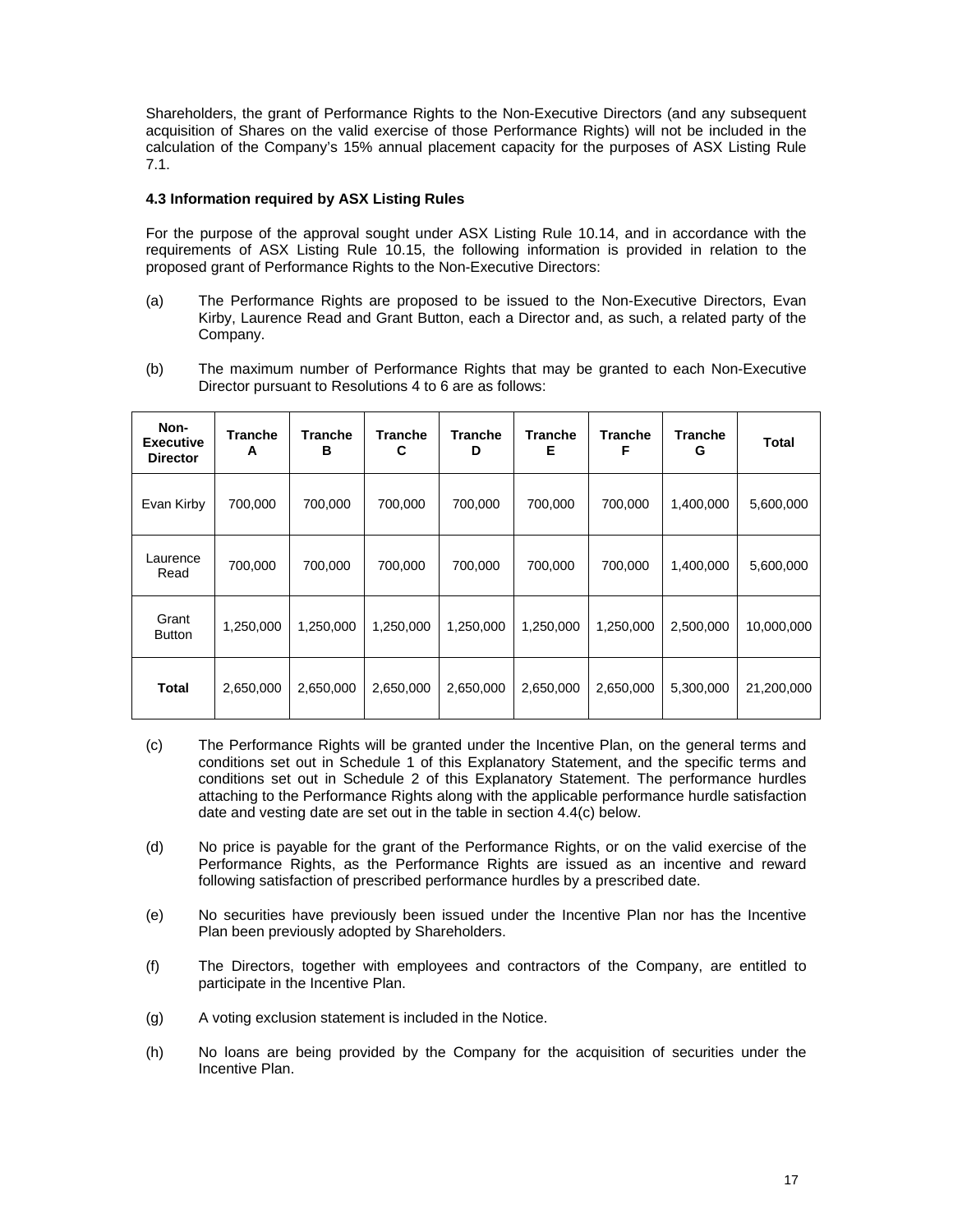(i) It is anticipated that the Performance Rights will be granted to the Non-Executive Directors no later than 12 months after the date of the Meeting (or such later date as permitted by an ASX waiver or modification of the ASX Listing Rules) in one tranche. The Company contemplates that Shares issued on the valid exercise of the Performance Rights may be issued in more than one tranche following vesting of the Performance Rights.

#### **4.4 Information required by the Corporations Act**

Pursuant to, and in accordance with the requirements of Chapter 2E, and in particular with section 219, of the Corporations Act, the following information is provided for the purposes of obtaining Shareholder approval for Resolutions 4 to 6:

- (a) The related parties to whom a financial benefit will be given are Evan Kirby, Laurence Read and Grant Button (or their nominees), each of whom is a Non-Executive Director of the Company.
- (b) The nature of the financial benefit proposed to be given to each Non-Executive Director is the grant of Performance Rights up to the maximum number set out in the table below:

| Non-<br><b>Executive</b><br><b>Director</b> | <b>Tranche</b><br>А | <b>Tranche</b><br>в | <b>Tranche</b><br>С | <b>Tranche</b><br>D | <b>Tranche</b><br>Е | <b>Tranche</b><br>F | <b>Tranche</b><br>G | <b>Total</b> |
|---------------------------------------------|---------------------|---------------------|---------------------|---------------------|---------------------|---------------------|---------------------|--------------|
| Evan Kirby                                  | 700.000             | 700.000             | 700.000             | 700.000             | 700.000             | 700.000             | 1,400,000           | 5,600,000    |
| Laurence<br>Read                            | 700,000             | 700,000             | 700,000             | 700,000             | 700,000             | 700,000             | 1,400,000           | 5,600,000    |
| Grant<br><b>Button</b>                      | 1,250,000           | 1,250,000           | 1,250,000           | 1,250,000           | 1,250,000           | 1,250,000           | 2,500,000           | 10,000,000   |
| <b>Total</b>                                | 2,650,000           | 2,650,000           | 2,650,000           | 2,650,000           | 2,650,000           | 2,650,000           | 5,300,000           | 21,200,000   |

(c) The Performance Rights will be granted under the Incentive Plan, on the general terms and conditions set out in Schedule 1 of this Explanatory Statement, and the specific terms and conditions set out in Schedule 2 of this Explanatory Statement. The performance hurdles attaching to the Performance Rights along with the applicable performance hurdle satisfaction date and vesting date are set out in the table below: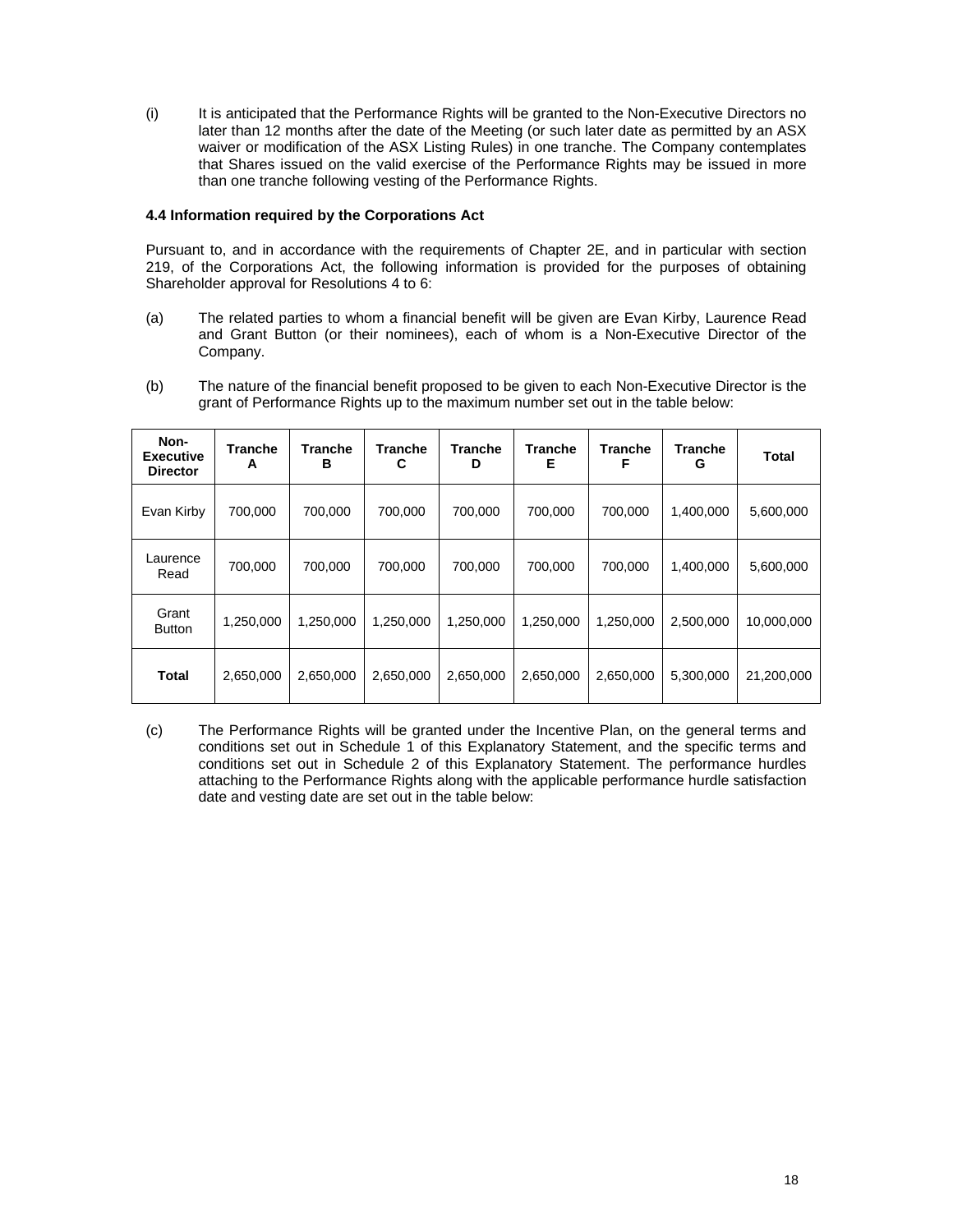| <b>Tranche</b> | Number of<br><b>Performance</b><br><b>Rights</b> | <b>Performance Hurdle</b>                                                                                  | Performance<br>Hurdle<br><b>Satisfaction Date</b> | <b>Vesting Date</b>                    |
|----------------|--------------------------------------------------|------------------------------------------------------------------------------------------------------------|---------------------------------------------------|----------------------------------------|
| A              | 2,650,000                                        | AIM Price is 0.35 pence or more                                                                            | 1 year                                            | 3 years after hurdle<br>satisfaction   |
| B              | 2,650,000                                        | AIM Price is 0.5 pence or more                                                                             | 18 months                                         | 3 years after hurdle<br>satisfaction   |
| C              | 2,650,000                                        | AIM Price is 0.75 pence or more                                                                            | 2 years                                           | 2 years after hurdle<br>satisfaction   |
| D              | 2.650.000                                        | AIM Price is 1.1 pence or more                                                                             | 3 years                                           | 2 years after hurdle<br>satisfaction   |
| F              | 2,650,000                                        | AIM Price is 1.5 pence or more                                                                             | 3 years                                           | 18 months after hurdle<br>satisfaction |
| F              | 2,650,000                                        | AIM Price is 2.0 pence or more                                                                             | 3.5 years                                         | 1 year after hurdle<br>satisfaction    |
| G              | 5,300,000                                        | First commercial production at any<br>project controlled by the Company at the<br>time of first production | 5 years                                           | 6 months after hurdle<br>satisfaction  |

#### Where:

**AIM Price** means the volume-weighted average price of Ferrum Shares on AIM over 10 consecutive trading days; **Performance Hurdle Satisfaction Date** means the date by which the relevant performance hurdle must be satisfied; and

**Vesting Date** means the date on which the relevant participant becomes entitled to be issued a Share in accordance with Rule 7 of the Incentive Plan.

- (d) The Performance Rights will be granted for no cash consideration and, accordingly, no funds will be raised from the grant of the Performance Rights or from the issue of Shares upon vesting of the Performance Rights.
- (e) Each Non-Executive Director is a proposed recipient of the Performance Rights and has an interest in the outcome of the Resolution relevant to him.
- (f) Non-Executive Directors' fees:

| <b>Non-Executive Director</b> | 2015/2016 Financial Year | 2016/2017 Financial Year |
|-------------------------------|--------------------------|--------------------------|
| Evan Kirby                    | \$7,500                  | \$30,000                 |
| Laurence Read                 | $$0^2$                   | $$0^3$                   |
| <b>Grant Button</b>           | \$36.850                 | \$60,000 <sup>4</sup>    |

1. Evan Kirby joined the Board as a Non-Executive Director on 31 March 2016.

2. Laurence Read was appointed as a Non-Executive Director of the Company on 25 January 2017, and so was not paid a fee in the 2015/2016 financial year. Mr Read was paid a consultancy fee of GBP52,500 for the 2015/2016 financial year.

3. While he is not being paid a Non-Executive Director fee, Laurence Read will be paid a consultancy fee of GBP52,500 for the 2016/2017 financial year.

- 4. Grant Button was appointed Company Secretary on 31 March 2016, at which time his fee was increased from \$30,000 per annum to \$60,000 per annum.
- (g) The securities currently held by the Non-Executive Directors and those that may be issued subject to Shareholder approvals at this meeting are set out in the table below:

| <b>Director</b>        | <b>Existing</b><br><b>Shares</b> | <b>Existing</b><br><b>Options</b> | Performance Rights (subject to shareholder<br>approval under Resolutions 2 and 4 to 6), to<br>be issued in the tranches set out in sections<br>$4.3(b)$ and $4.4(b)$ above |
|------------------------|----------------------------------|-----------------------------------|----------------------------------------------------------------------------------------------------------------------------------------------------------------------------|
| Evan Kirby             | 10,900                           | Nil                               | 5,600,000                                                                                                                                                                  |
| Laurence<br>Read       | Nil                              | Nil                               | 5,600,000                                                                                                                                                                  |
| Grant<br><b>Button</b> | 5.356.300                        | Nil                               | 10,000,000                                                                                                                                                                 |

(h) The dilution effect on Shareholders, if all Performance Rights the subject of Resolutions 4 to 6 are exercised (and the Performance Rights proposed to be granted to Mr Tooth under Resolution 3 vest, but no other Performance Rights are exercised) and no other Shares are issued, will be 2.24% as set out below.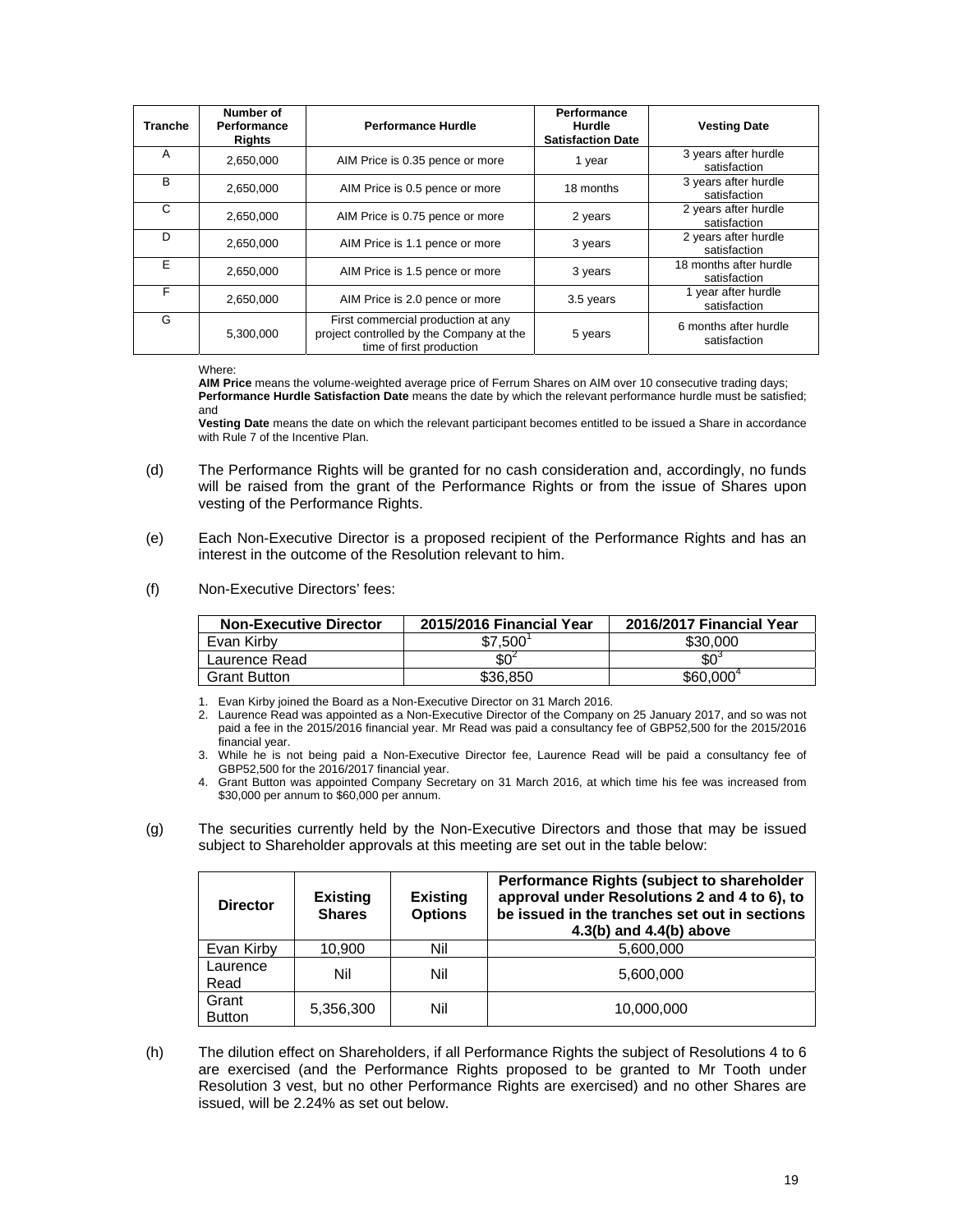|                                                                                                                                                  | <b>Shares (ASX:FCR)</b> |
|--------------------------------------------------------------------------------------------------------------------------------------------------|-------------------------|
| Shares currently on issue                                                                                                                        | 2,147,825,266           |
| Resolution 3 - Performance Rights to be<br>granted to J Tooth                                                                                    | 28,000,000              |
| Resolutions 4 to 6 - Performance Rights to<br>be granted to the Non-Executive Directors                                                          | 21,200,000              |
| Expanded Capital if all Performance Rights<br>proposed in this Notice to be granted to all<br>Directors vest or are exercised (as<br>applicable) | 2,197,025,266           |
| Dilutionary effect                                                                                                                               | 2.24%                   |

(i) In the 12 months before the date of this Notice, the highest, lowest and latest trading price (as at 14 March 2017) of the Shares on ASX are as set out below:

|                                       | <b>Shares (ASX:FCR)</b> |
|---------------------------------------|-------------------------|
| Highest (16 May 2016)                 | 0.007                   |
| Lowest (22 April 2016 and 9 May 2016) | 0.002                   |
| Latest (14 March 2017)                | 0.003                   |

(j) The value of the financial benefit to be provided to the Non-Executive Directors is set out in the table below. These figures have been calculated based on BDO's valuation of the Performance Rights which are proposed to be issued to Mr Tooth. This is on the basis that, because the tranches of Performance Rights that are to be issued to the Non-Executive Directors are on the same terms as the tranches of Performance Rights to be issued to Mr Tooth, the valuation methodology used in respect of Mr Tooth can also be used for the Non-Executive Directors. Accordingly, the 'Valuation per right' figure in the table below is identical for Mr Tooth and the Non-Executive Directors.

As discussed above, BDO used an up and in single barrier share option pricing model for Performance Rights under Tranches A - F, and a binomial pricing model (validated by the Black Scholes option pricing model) for Tranche G Rights.

The up and in single barrier share pricing model takes into consideration that market based rights can vest at any time during the period from grant date to the performance hurdle satisfaction date of each respective tranche, provided the 10-day VWAP of the AIM Price exceeds the determined barrier price. The model incorporates a trinomial valuation.

| <b>Tranche</b>          | A                  | B                         | C                  | D                  | E                       | F                | G                   | <b>Total</b>          |
|-------------------------|--------------------|---------------------------|--------------------|--------------------|-------------------------|------------------|---------------------|-----------------------|
|                         | <b>Evan Kirby</b>  |                           |                    |                    |                         |                  |                     |                       |
| # of Rights             | 700,000            | 700,000                   | 700,000            | 700,000            | 700,000                 | 700,000          | 1,400,000           | 5,600,000             |
| Valuation<br>per right  | 0.1090p<br>0.17c   | 0.1012p<br>0.16c          | 0.0921p<br>0.15c   | 0.0998p<br>0.16c   | 0.0846p<br>0.14c        | 0.0843p<br>0.13c | 0.1700p<br>0.27c    | N/A                   |
| Valuation<br>of Tranche | GBP763<br>AUD1,226 | <b>GBP708</b><br>AUD1,138 | GBP645<br>AUD1,037 | GBP699<br>AUD1,124 | GBP592<br><b>AUD952</b> | GBP590<br>AUD948 | GBP2380<br>AUD3,826 | GPB6,377<br>AUD10,251 |
| <b>Laurence Read</b>    |                    |                           |                    |                    |                         |                  |                     |                       |
| # of Rights             | 700,000            | 700,000                   | 700,000            | 700,000            | 700,000                 | 700,000          | 1,400,000           | 5,600,000             |
| Valuation<br>per right  | 0.1090p<br>0.17c   | 0.1012p<br>0.16c          | 0.0921p<br>0.15c   | 0.0998p<br>0.16c   | 0.0846p<br>0.14c        | 0.0843p<br>0.13c | 0.1700p<br>0.27c    | N/A                   |
| Valuation<br>of Tranche | GBP763<br>AUD1,226 | <b>GBP708</b><br>AUD1,138 | GBP645<br>AUD1,037 | GBP699<br>AUD1,124 | GBP592<br><b>AUD952</b> | GBP590<br>AUD948 | GBP2380<br>AUD3,826 | GBP6,377<br>AUD10,251 |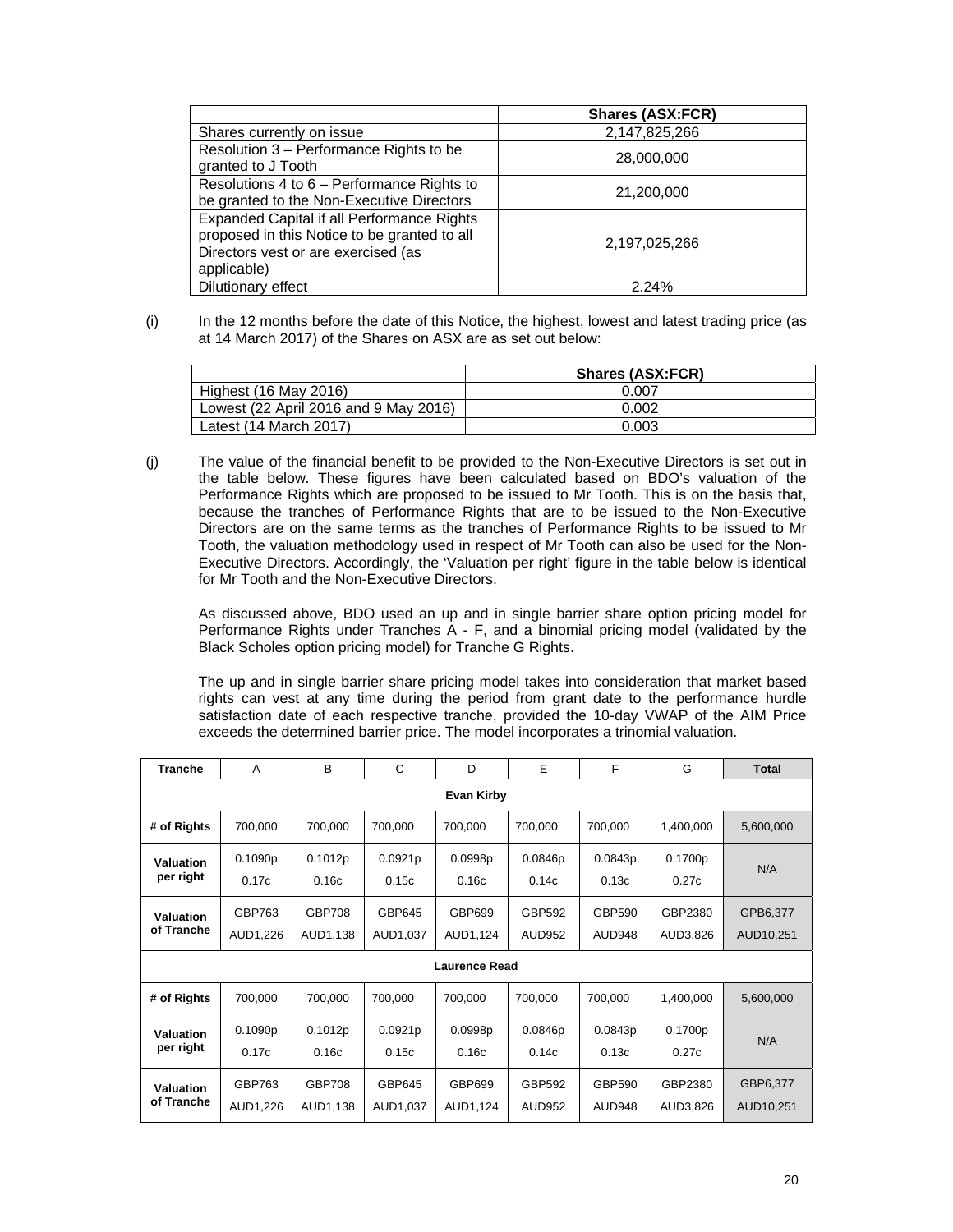|                  | <b>Grant Button</b> |           |           |           |           |           |           |           |
|------------------|---------------------|-----------|-----------|-----------|-----------|-----------|-----------|-----------|
| # of Rights      | .250,000            | 1,250,000 | 1,250,000 | 1,250,000 | 1,250,000 | 1,250,000 | 2,500,000 | 10,000    |
| Valuation        | 0.1090p             | 0.1012p   | 0.0921p   | 0.0998p   | 0.0846p   | 0.0843p   | 0.1700p   | N/A       |
| per right        | 0.17c               | 0.16c     | 0.15c     | 0.16c     | 0.14c     | 0.13c     | 0.27c     |           |
| <b>Valuation</b> | GBP1,362            | GBP1,265  | GBP1,151  | GBP1.247  | GBP1,058  | GBP1,054  | GBP4.250  | GBP11,387 |
| of Tranche       | AUD2,189            | AUD2.033  | AUD1.850  | AUD2.005  | AUD1.701  | AUD1.694  | AUD6,832  | AUD18,304 |

Note: These values have been calculated by BDO in GBP and converted to AUD by the Company using the rate of GBP1  $=$ AUD1.607458607, being the inverse of the AUD/GBP foreign exchange rate published by the Reserve Bank of Australia on 8 March 2017.

BDO made the following assumptions under the models:

- the Performance Rights under Tranches A-F have market-based vesting conditions attached;
- for Performance Rights under Tranche G (which don't have market vesting conditions attached), the exercise of the Performance Right does not affect the value of the underlying asset;
- a grant date of 8 March 2017, which was also adopted as the valuation date;
- it used the 10 day VWAP of the Shares on AIM as at the valuation date, 0.17 pence, which was input into the pricing model;
- as there is no consideration required for exercising the Performance Rights, a nil exercise price was used in the option pricing model;
- the performance period represents the period over which the Performance Rights will be assessed for vesting, from the grant date until the Performance Hurdle Satisfaction Date based on the Performance Rights' respective performance hurdles;
- the performance hurdle of each tranche is to be measured over the respective performance period of each tranche;
- for Performance Rights under Tranche G, it used a share price volatility of 150% based on the historical volatility of Ferrum's AIM listed share price;
- for Performance Rights under Tranches A-F, it used a 10-day VWAP volatility of 100% based on the historical volatility of the 10-day VWAP of Ferrum's AIM listed share price; $2$
- the risk free rate of interest used is the United Kingdom Government Bond Rate that most closely corresponds to the vesting period of each tranche of Performance Rights as at the valuation date:
	- o for Performance Rights under Tranches A-C, E and F, a rate of 0.314% was used, being the four year United Kingdom Government Bond closing rate as at the valuation date; and

 2 The Performance Rights under Tranches A-F are subject to a market-based performance hurdle which is not based on realising a certain share price but rather, a 10-day VWAP of the Ferrum AIM listed share price. Accordingly, the metric of volatility employed in the option pricing model is the historical volatility of the 10-day VWAP of Ferrum's AIM listed share price and not the close-close share price volatility metric that was used for Performance Rights under Tranche G.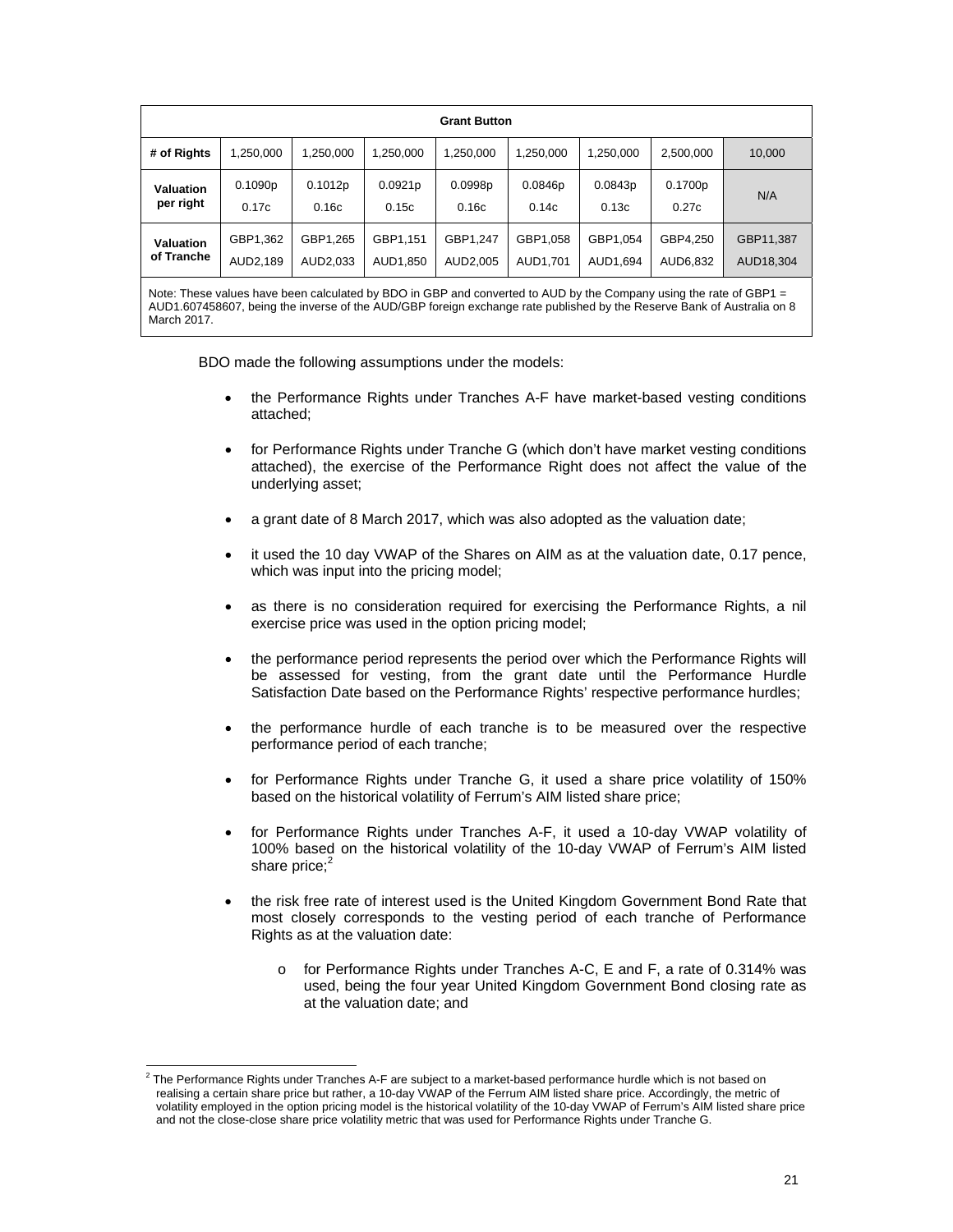- o for Performance Rights under Tranches D and G, a rate of 0.589% was used, being the five year United Kingdom Government Bond closing rate as at the valuation date;
- a dividend yield of 0%; and
- the performance hurdle for each tranche is identical to the hurdle outlined in section 4.4(c) above.
- (k) Directors' recommendation and basis of recommendation

The Non-Executive Directors each have a material personal interest in their respective Resolution because it relates to the grant of Performance Rights to them. As a consequence, and given the potential perceived interest in relation to the other Resolutions in respect of the grant of Performance Rights, the Non-Executive Directors abstain from making a recommendation to Shareholders in relation to Resolutions 4 to 6. Mr Tooth recommends that Shareholders vote in favour of Resolutions 4 to 6.

The Chairman intends to exercise all undirected proxies **IN FAVOUR** of Resolutions 4 to 6.

#### **4.5 Other information**

There are no material opportunity costs to the Company, no taxation consequences to the Company and no material benefits foregone by the Company in granting the Performance Rights to the Non-Executive Directors.

The Directors are not aware of any information, other than the information set out in this Explanatory Statement, that would reasonably be required by Shareholders in order to decide whether or not it is in the Company's interests to pass Resolutions 4 to 6.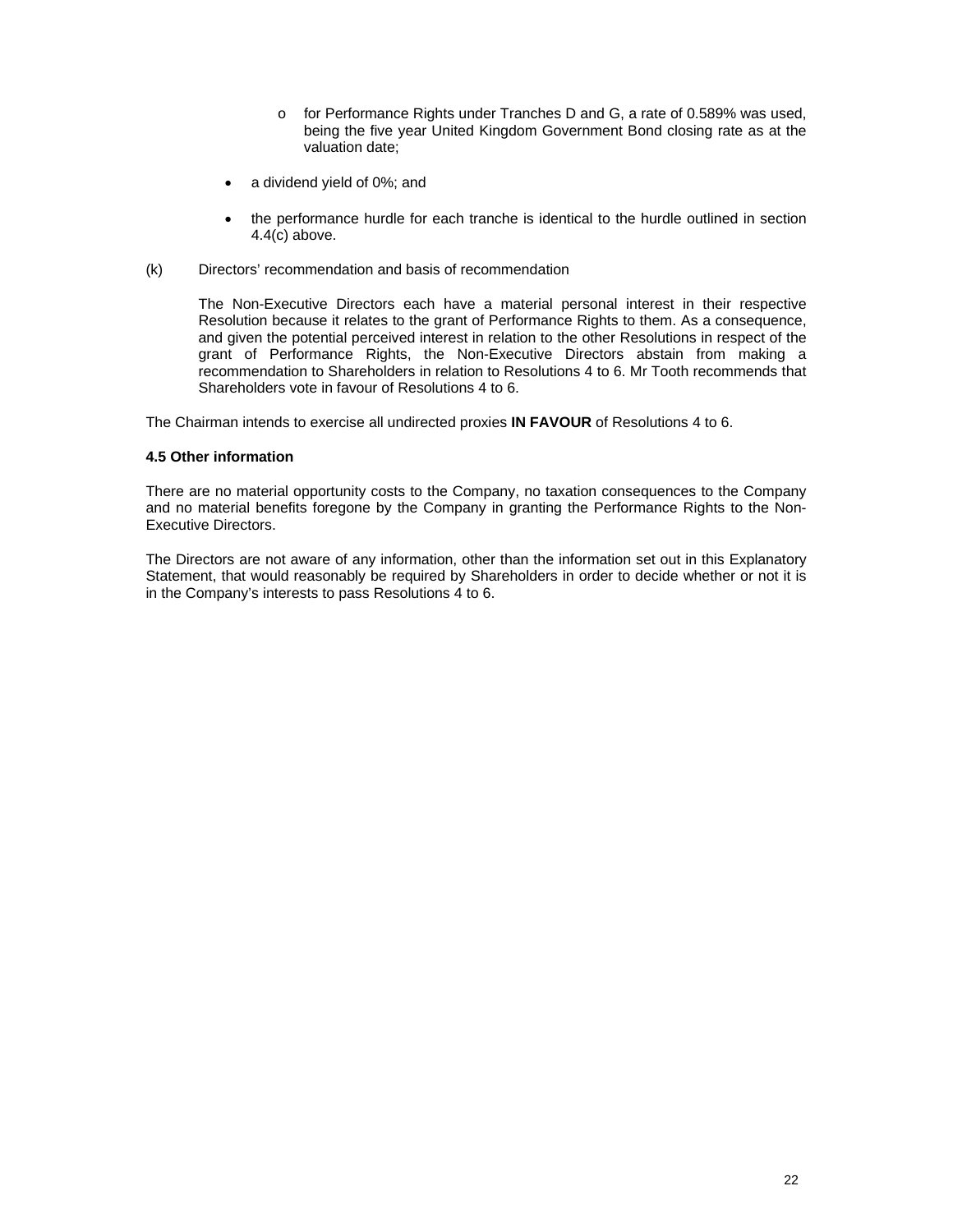#### **GLOSSARY**

In the Notice and this Explanatory Statement:

| \$ or AUD                         | means Australian dollars.                                                                                                                                                                                      |
|-----------------------------------|----------------------------------------------------------------------------------------------------------------------------------------------------------------------------------------------------------------|
| AIM                               | means the AIM Board of the London Stock Exchange.                                                                                                                                                              |
| <b>AIM Price</b>                  | has the meaning given in section 3.4(c) of the Explanatory<br>Statement.                                                                                                                                       |
| ASX                               | means Australian Securities Exchange.                                                                                                                                                                          |
| <b>ASX Listing Rules</b>          | means the official listing rules of ASX.                                                                                                                                                                       |
| Award                             | means a right to acquire Shares under the Incentive Plan,<br>and includes an Option and a Performance Right.                                                                                                   |
| <b>Board</b>                      | means the current board of directors of the Company.                                                                                                                                                           |
| cents or c                        | means Australian cents.                                                                                                                                                                                        |
| Chairman                          | means the person appointed to chair the Meeting of the<br>Company convened by this Notice.                                                                                                                     |
| <b>Closely Related Party</b>      | has the meaning given in section 9 of the Corporations Act.                                                                                                                                                    |
| <b>Company or Ferrum</b>          | means Ferrum Crescent Limited ACN 097 532 137.                                                                                                                                                                 |
| <b>Corporations Act</b>           | means the Corporations Act 2001 (Cth).                                                                                                                                                                         |
| <b>Corporations Regulations</b>   | means the Corporations Regulations 2001 (Cth).                                                                                                                                                                 |
| <b>DI Holders</b>                 | means holders of depositary interests in the Company.                                                                                                                                                          |
| <b>Directors</b>                  | means the directors of the Company, being, at the date of<br>this Notice, Messrs Justin Tooth, Grant Button, Evan Kirby<br>and Laurence Read.                                                                  |
| <b>EOP</b>                        | means the Company's Employee Option Plan.                                                                                                                                                                      |
| <b>ESP</b>                        | means the Company's Employee Share Plan.                                                                                                                                                                       |
| <b>Explanatory Statement</b>      | means the explanatory statement accompanying the Notice<br>of Meeting.                                                                                                                                         |
| <b>GBP</b>                        | means Great British pounds                                                                                                                                                                                     |
| <b>General Meeting or Meeting</b> | means the General Meeting of Shareholders to be held at<br>the Hovia Room, Metro Hotel Perth, 61 Canning Highway,<br>South Perth, Western Australia on Thursday 11 May 2017<br>at 11:00 am (Perth time).       |
| Group                             | means the Company and a related body corporate of the<br>Company as defined in section 50 of the Corporations Act<br>and any company in respect of which the Company has<br>voting power of not less than 20%. |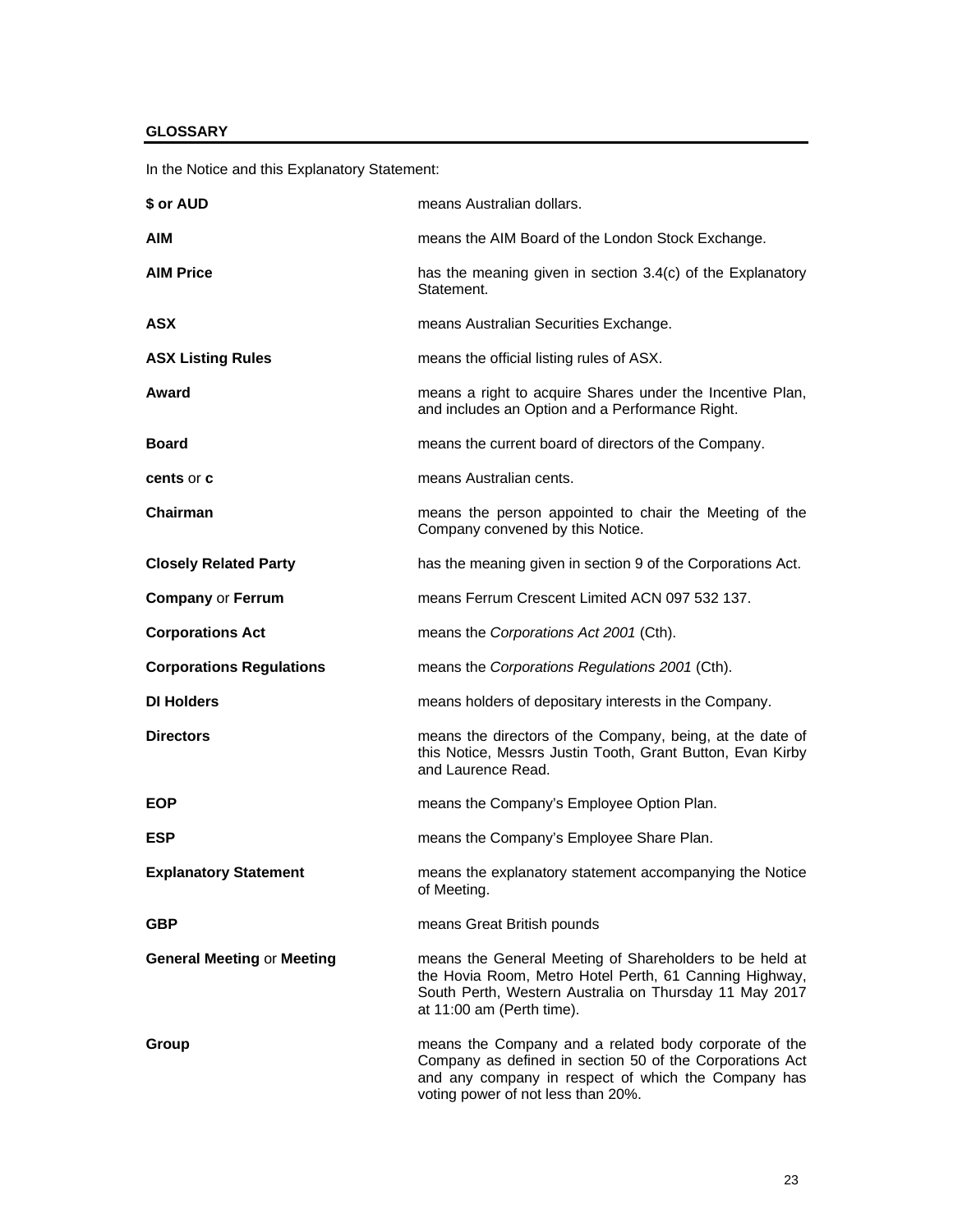| <b>Form of Instruction</b>                                         | means, for DI Holders, the form of instruction enclosed with<br>this Notice.                                                                                                                                                       |
|--------------------------------------------------------------------|------------------------------------------------------------------------------------------------------------------------------------------------------------------------------------------------------------------------------------|
| <b>Incentive Plan</b>                                              | means the Ferrum Crescent Ltd Director and Employee<br>Incentive Plan, a summary of which is set out in Schedule<br>1.                                                                                                             |
| <b>Key Management Personnel</b>                                    | means a person having authority and responsibility for<br>planning, directing and controlling the activities of the<br>Company, directly or indirectly, including any Director<br>(whether executive or otherwise) of the Company. |
| <b>Non-Executive Director</b>                                      | has the meaning given in section 4.1 of the Explanatory<br>Statement.                                                                                                                                                              |
| Notice of Meeting or Notice                                        | means this notice of General Meeting including the<br><b>Explanatory Statement.</b>                                                                                                                                                |
| Option                                                             | means an option to acquire a Share on the terms and<br>conditions set out in the Incentive Plan, a summary of which<br>is set out in Schedule 1.                                                                                   |
| <b>Ordinary Resolution</b>                                         | means a Resolution to be passed by a simple majority of<br>Shareholders entitled to vote on the Resolution (in person,<br>by proxy, by attorney or, in the case of a corporate<br>Shareholder, by a corporate representative).     |
| pence or p                                                         | means Great British pence.                                                                                                                                                                                                         |
| Performance<br><b>Hurdle</b><br><b>Satisfaction</b><br><b>Date</b> | has the meaning given in section 3.4(c) of the Explanatory<br>Statement.                                                                                                                                                           |
| <b>Performance Right</b>                                           | means a right to acquire a Share on the general terms and                                                                                                                                                                          |
|                                                                    | conditions set out in the Incentive Plan (a summary of the<br>Incentive Plan is set out in Schedule 1, and a summary of<br>the specific terms and conditions of the Performance Rights<br>is contained in Schedule 2).             |
| <b>Placement Shares</b>                                            | has the meaning given in section 1.1 of the Explanatory<br>Statement.                                                                                                                                                              |
| <b>Proxy Form</b>                                                  | means, for Shareholders, the proxy form enclosed with this<br>Notice.                                                                                                                                                              |
| <b>Resolution</b>                                                  | means a resolution set out in this Notice of Meeting.                                                                                                                                                                              |
| <b>Share</b>                                                       | means an ordinary share in the Company.                                                                                                                                                                                            |
| Shareholder                                                        | means a holder of Shares in the Company.                                                                                                                                                                                           |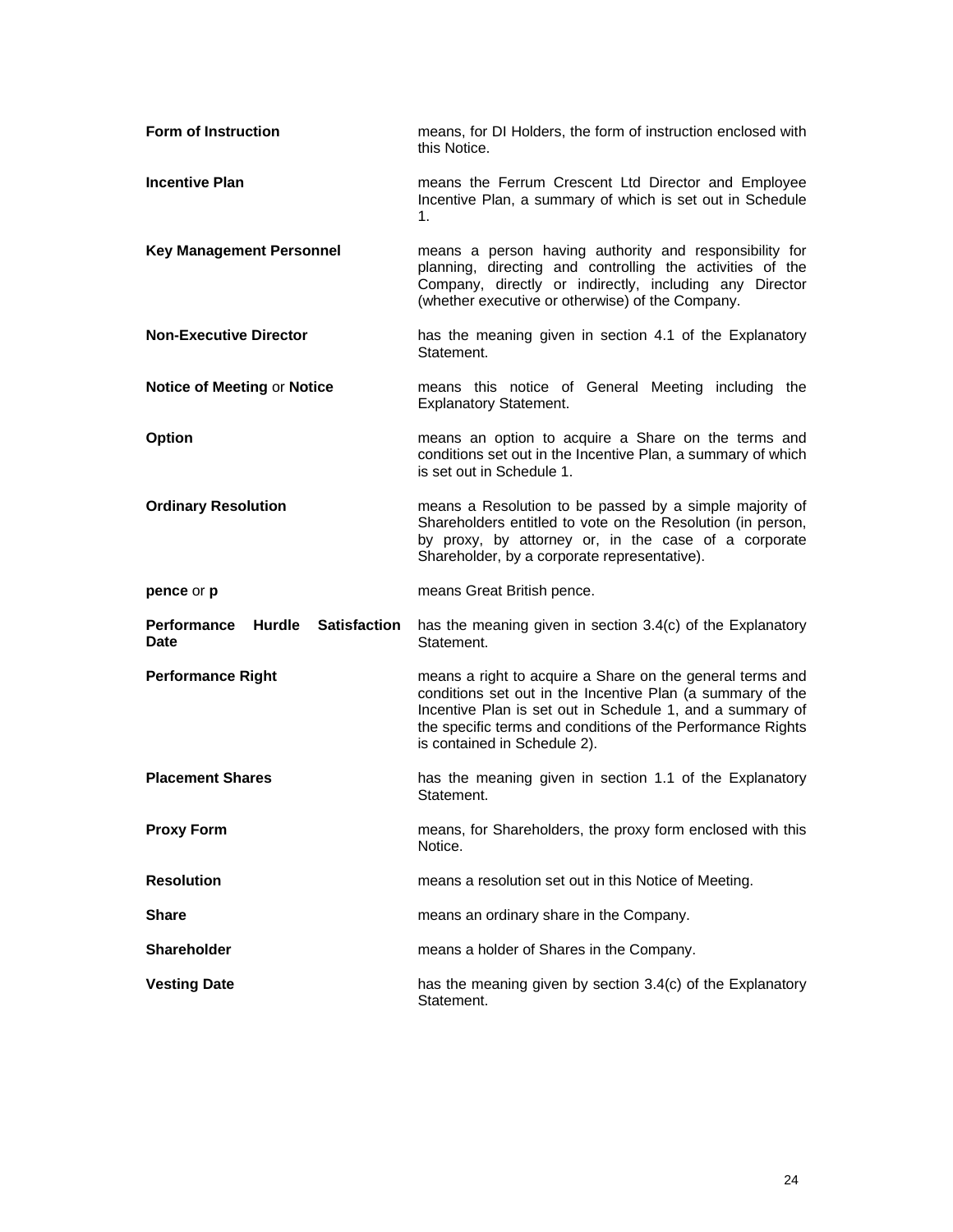#### **Schedule 1 – Summary of terms of the Incentive Plan**

The terms and conditions of the Incentive Plan are summarised below:

#### **1. Board**

The Board, or a duly appointed committee of the Board, is responsible for the operation of the Incentive Plan.

#### **2. Participants**

Directors, full-time, part-time and casual employees, and contractors of the Group are all eligible to participate in the Incentive Plan.

#### **3. Eligibility**

The Board has an absolute discretion to determine the eligibility of participants. Some of the factors the Board will have regard to in determining eligibility include:

- (a) the seniority of the participant and the position that the participant occupies within the Group;
- (b) the length of service of the participant with the Group;
- (c) the record of employment of the participant with the Group;
- (d) the potential contribution of the participant to the growth and profitability of the Group;
- (e) the extent (if any) of the existing participation of the participant in the Incentive Plan; and
- (f) any other matters the Board considers relevant.

#### **4. Invitations and Awards**

The Board may, in its absolute discretion, invite eligible participants to participate in the Incentive Plan. An invitation may be made on such terms and conditions as the Board decides from time to time, including as to the terms of the Award offered and whether the Award comprises Performance Rights and/or Options.

#### **5. Number of Performance Rights and/or Options**

- (a) The Board has a discretion to determine the number of Performance Rights and/or Options granted to participants under an Award, however in accordance with applicable law, the Board will ensure that the number of Performance Rights and/or Options offered to eligible participants over a three-year period does not exceed 5% of the Company's issued capital.
- (b) Further, in determining the number of Performance Rights and/or Options to be granted to participants, the Board will have regard to:
	- (i) current market practice; and
	- (ii) the overall cost to the Company of grants under the Incentive Plan.

#### **6. No payment on grant or vesting**

Unless the Board determines otherwise, no payment is required for the grant, on the vesting, or the issue, transfer or allocation of shares following vesting of a Performance Right or Option.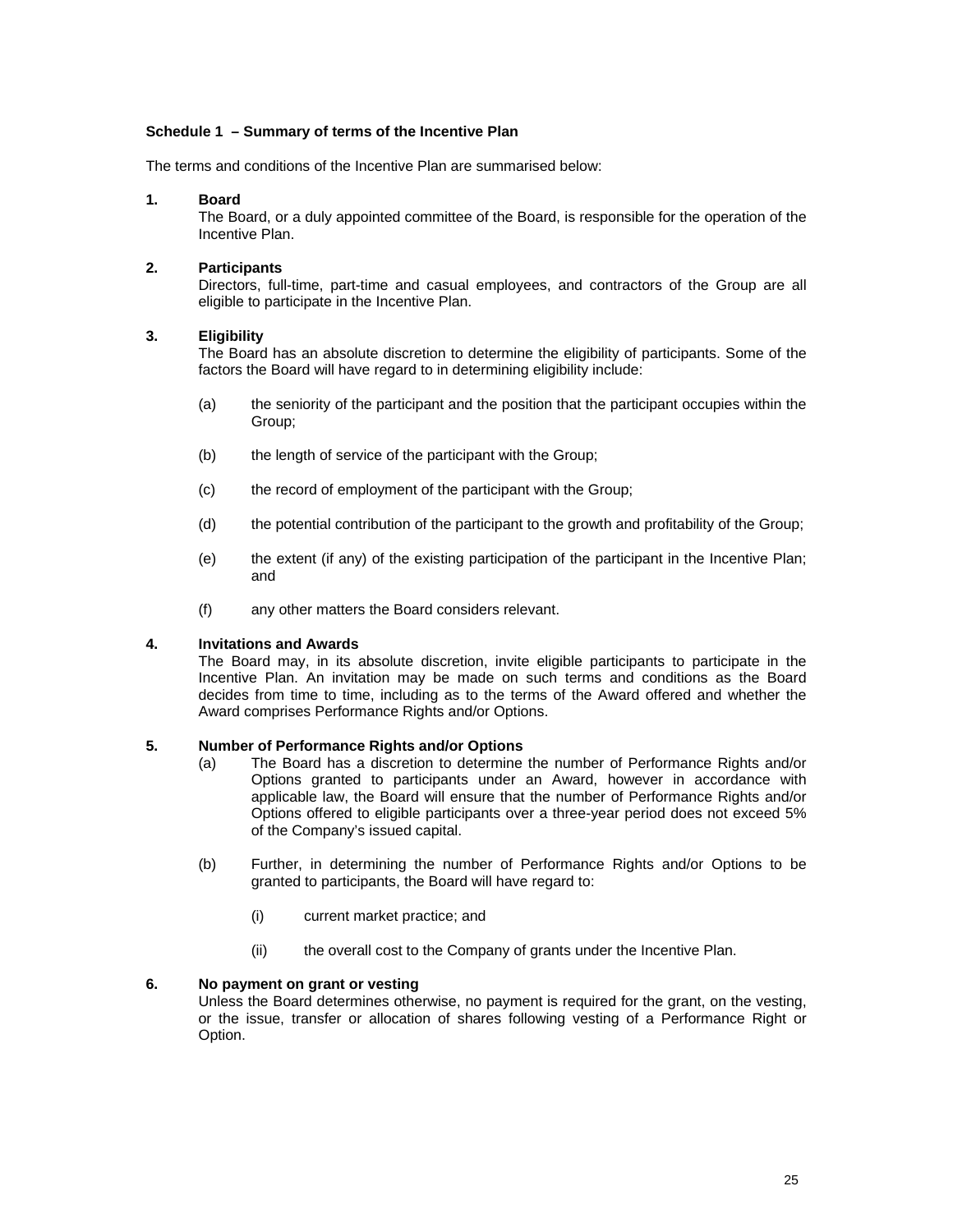#### **7. Vesting conditions**

Vesting of an Award may be conditional on the participant satisfying the pre-determined vesting conditions determined by the Board within the vesting period. The vesting period applicable to the Performance Rights or Options is the period determined by the Board.

#### **8. Vesting of Award**

The Award will only vest if the participant meets any specified vesting conditions within the vesting period. If the terms of grant require the Award to be exercised, the participant must exercise the Award in order for vesting to occur. Any Award which has not vested within the vesting period will lapse.

#### **9. Entitlements under Awards**

Prior to vesting and exercise (if required) of an Award, and the issue of Shares to the participant in accordance with the rules of the Incentive Plan, a participant is not entitled to exercise any votes in respect of the shares to which the Award relates, nor is the holder entitled to participate in any dividend or any new issue of securities by the Company in respect of that Award.

#### **10. Issue, transfer or allocation of shares on vesting of Award**

The Shares to be provided on vesting and exercise (if required) of the Award may be issued by the Company or acquired on market by the Company (or any trustee of the Incentive Plan) and transferred or allocated to the holder of the Performance Right. Any Shares issued under the Incentive Plan will rank equally with those traded on the ASX at the time of issue. The Board may impose restrictions on the transferability of a Share issued, transferred or allocated to a participant following vesting of a Performance Right, which shall be set out in the terms of invitation.

#### **11. Cessation of eligibility**

- (a) Where a participant ceases to be eligible to participate in the Incentive Plan, the Board may determine that some or all of the participant's Award lapses, vests, is exercisable for a prescribed period (if applicable), or is no longer subject to some or all applicable restrictions.
- (b) The Board may specify in an invitation how a participant's Award will be treated in the event that the participant ceases to be eligible to participate in the Incentive Plan which may vary depending upon the circumstances in which the participant ceases to be eligible.

#### **12. Change of control**

- (a) On a change of control event (which includes a takeover, merger or any person acquiring a relevant interest in more than 50% of the issued share capital in the Company and other similar events) the Board may, in its discretion, determine the manner in which any or all of a participant's Awards may be dealt with including in a manner that allows the participant to participate in and/or benefit from any transaction arising from or in connection with the change of control event.
- (b) The Board may specify in an invitation how a participant's Award will be treated on a change of control event which may vary depending upon the circumstances of the change of control event.

#### **13. Capital reorganisation**

In the event of any capital reorganisation prior to vesting and exercise (if required) of an Award, the Award may be adjusted having regard to the ASX Listing Rules.

#### **14. Clawback provision**

The Board may determine that any unvested Award and vested but unexercised Award (if exercise is required) will lapse if, in the Board's opinion, among other things:

(a) the participant has acted fraudulently or dishonestly, engaged in gross misconduct, breached his or her duties or obligations (including where the participant's Award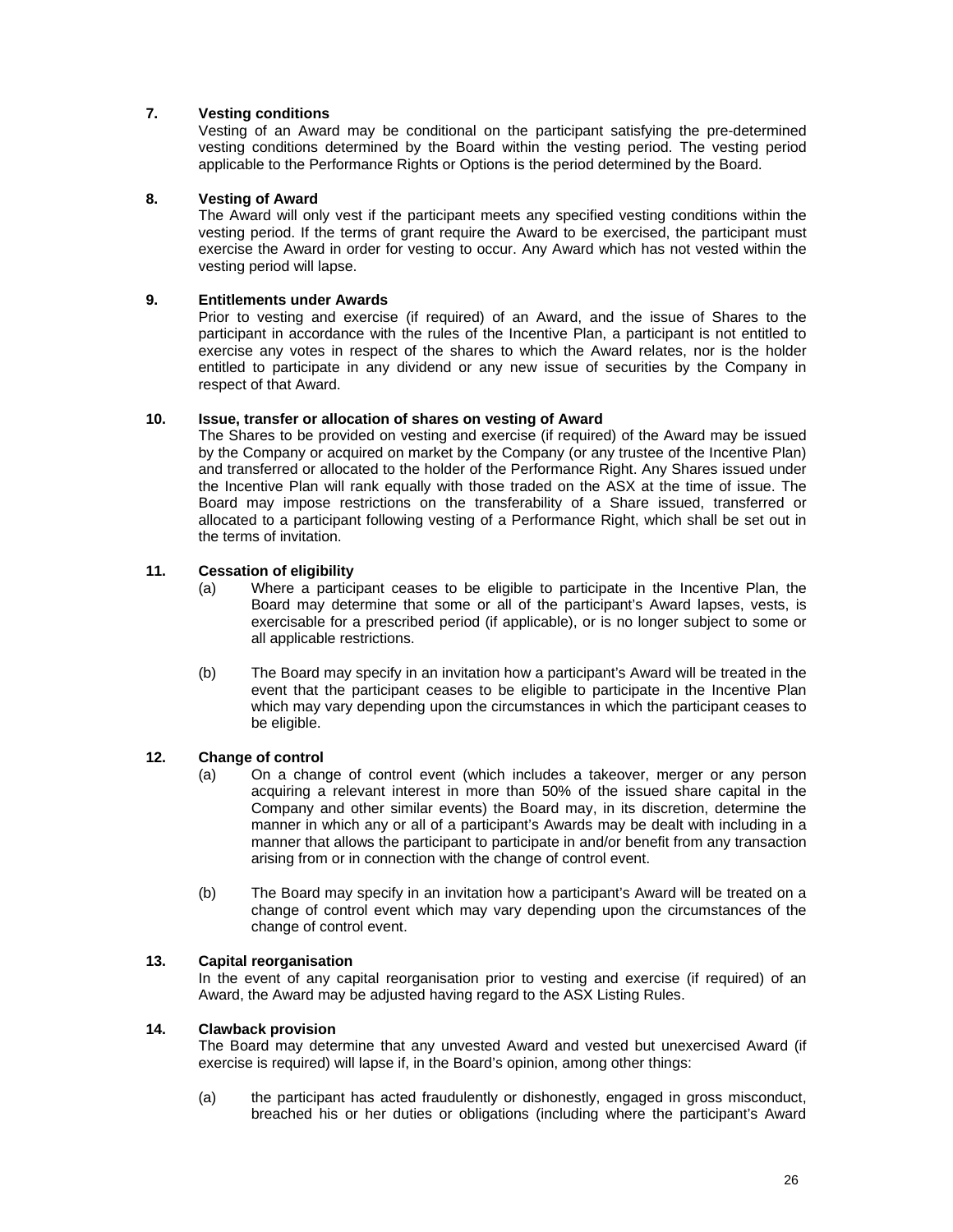vests as a result of such conduct and the Board forms the opinion that the Award would not have otherwise vested); or

(b) there is a material misstatement or omission in the financial statements of a group company.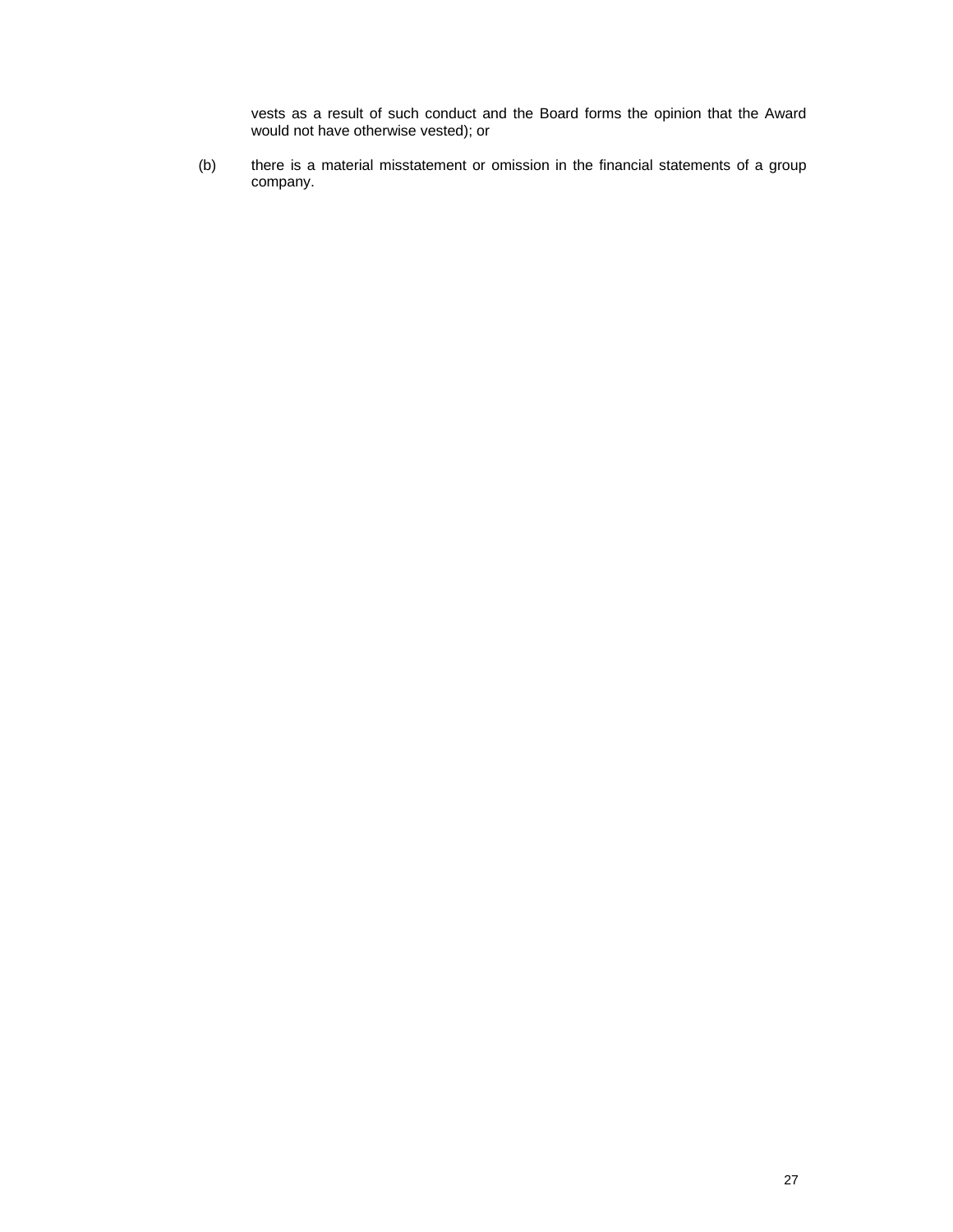#### **Schedule 2 – Summary of terms of the Performance Rights**

The key terms and conditions of the Performance Rights to be granted to Justin Tooth, Evan Kirby, Laurence Read and Grant Button under the Incentive Plan are summarised below:

#### **1. No payment on grant or vesting**

No payment is required for the grant or on the vesting (or the issue of shares following vesting) of a Performance Right.

#### **2. Vesting of Performance Rights**

Performance Rights will vest on the Vesting Date set out in the table below, subject to satisfaction of the performance hurdles. If the terms of grant require the Performance Rights to be exercised, the participant must exercise the Performance Rights in order for vesting to occur.

The performance hurdles attaching to the tranches of Performance Rights, along with the applicable Performance Hurdle Satisfaction Date and Vesting Date, are set out in the table below:

| <b>Tranche of</b><br>Performance<br><b>Rights</b> | <b>Performance Hurdle</b>                                                                                     | <b>Performance</b><br><b>Hurdle</b><br><b>Satisfaction Date</b> | <b>Vesting Date</b>                       |
|---------------------------------------------------|---------------------------------------------------------------------------------------------------------------|-----------------------------------------------------------------|-------------------------------------------|
| A                                                 | AIM Price is 0.35 pence or more                                                                               | 1 year                                                          | 3 years after<br>hurdle<br>satisfaction   |
| B                                                 | AIM Price is 0.5 pence or more                                                                                | 18 months                                                       | 3 years after<br>hurdle<br>satisfaction   |
| C                                                 | AIM Price is 0.75 pence or more                                                                               | 2 years                                                         | 2 years after<br>hurdle<br>satisfaction   |
| D                                                 | AIM Price is 1.1 pence or more                                                                                | 3 years                                                         | 2 years after<br>hurdle<br>satisfaction   |
| Е                                                 | AIM Price is 1.5 pence or more                                                                                | 3 years                                                         | 18 months after<br>hurdle<br>satisfaction |
| F                                                 | AIM Price is 2.0 pence or more                                                                                | 3.5 years                                                       | 1 year after<br>hurdle<br>satisfaction    |
| G                                                 | First commercial production at<br>any project controlled by the<br>Company at the time of first<br>production | 5 years                                                         | 6 months after<br>hurdle<br>satisfaction  |

#### **3. Performance Hurdle Satisfaction Date**

If the performance hurdle in respect of any Performance Rights has not been satisfied by the relevant Performance Hurdle Satisfaction Date, those Performance Rights will lapse.

#### **4. Entitlements under Performance Rights**

The Performance Rights do not entitle the holder to exercise any votes in respect of the shares to which the Performance Rights relate, nor is the holder entitled to participate in any dividend or any new issue of securities by the Company in respect of that Performance Right.

#### **5. Issue of shares on vesting of Performance Rights**

All shares to be issued on vesting and exercise (if required) of the Performance Rights will rank equally with those traded on the ASX at the time of issue.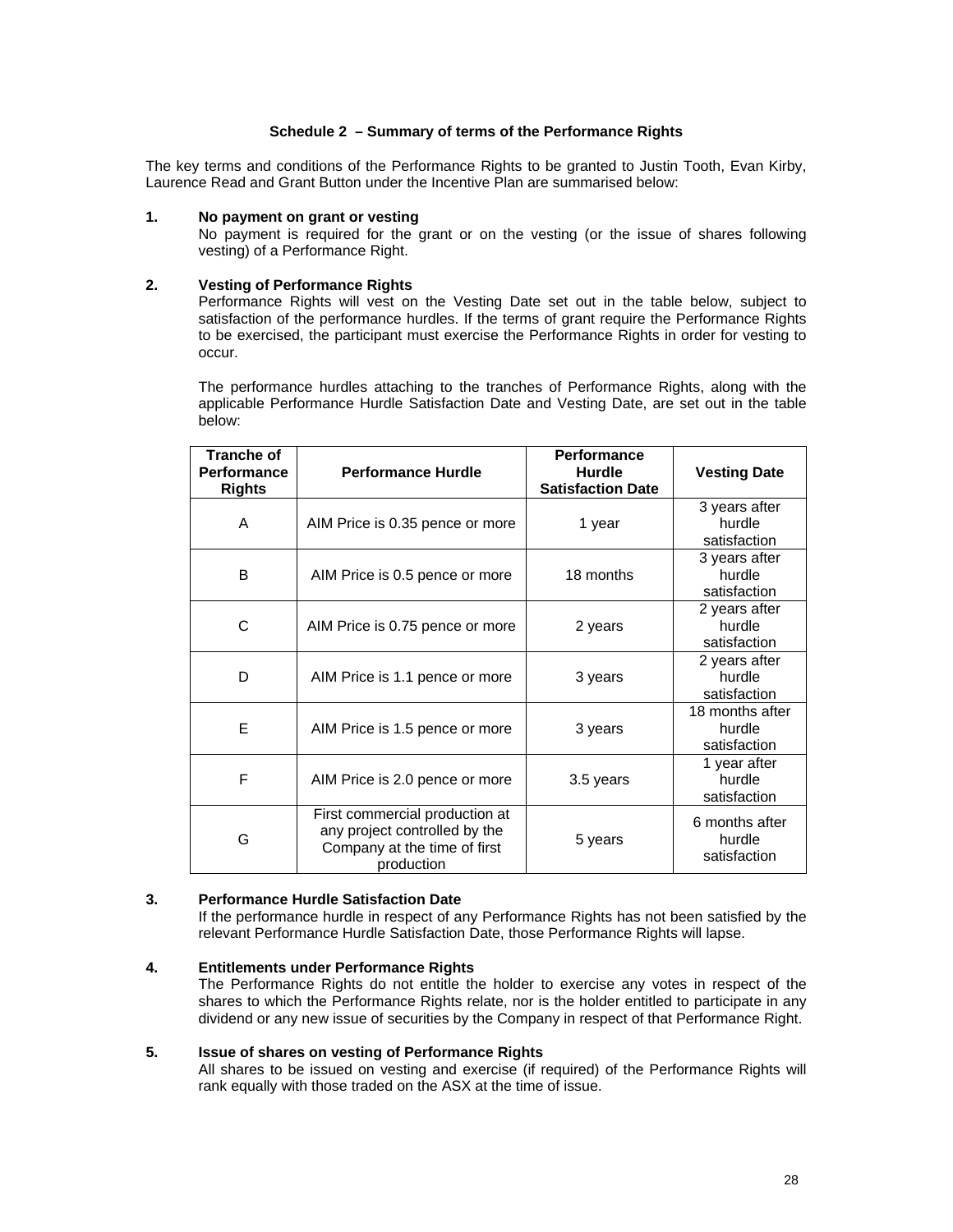#### **6. No transfer of Performance Rights**

The Performance Rights may not be transferred.

#### **7. Cessation of eligibility**

Where a participant ceases to be eligible to participate in the Incentive Plan, the Board may determine that some or all of the participant's Award lapses, vests, is exercisable for a prescribed period (if applicable), or is no longer subject to some or all applicable restrictions.

#### **8. Change of control**

On a change of control event (which includes a takeover, merger, any person acquiring a relevant interest in more than 50% of the issued share capital in the Company and other similar events), the Board may, in its discretion, determine the manner in which any or all of a participant's securities will be dealt with.

#### **9. Capital reorganisation**

In the event of any capital reorganisation, Performance Rights may be adjusted having regard to the ASX Listing Rules.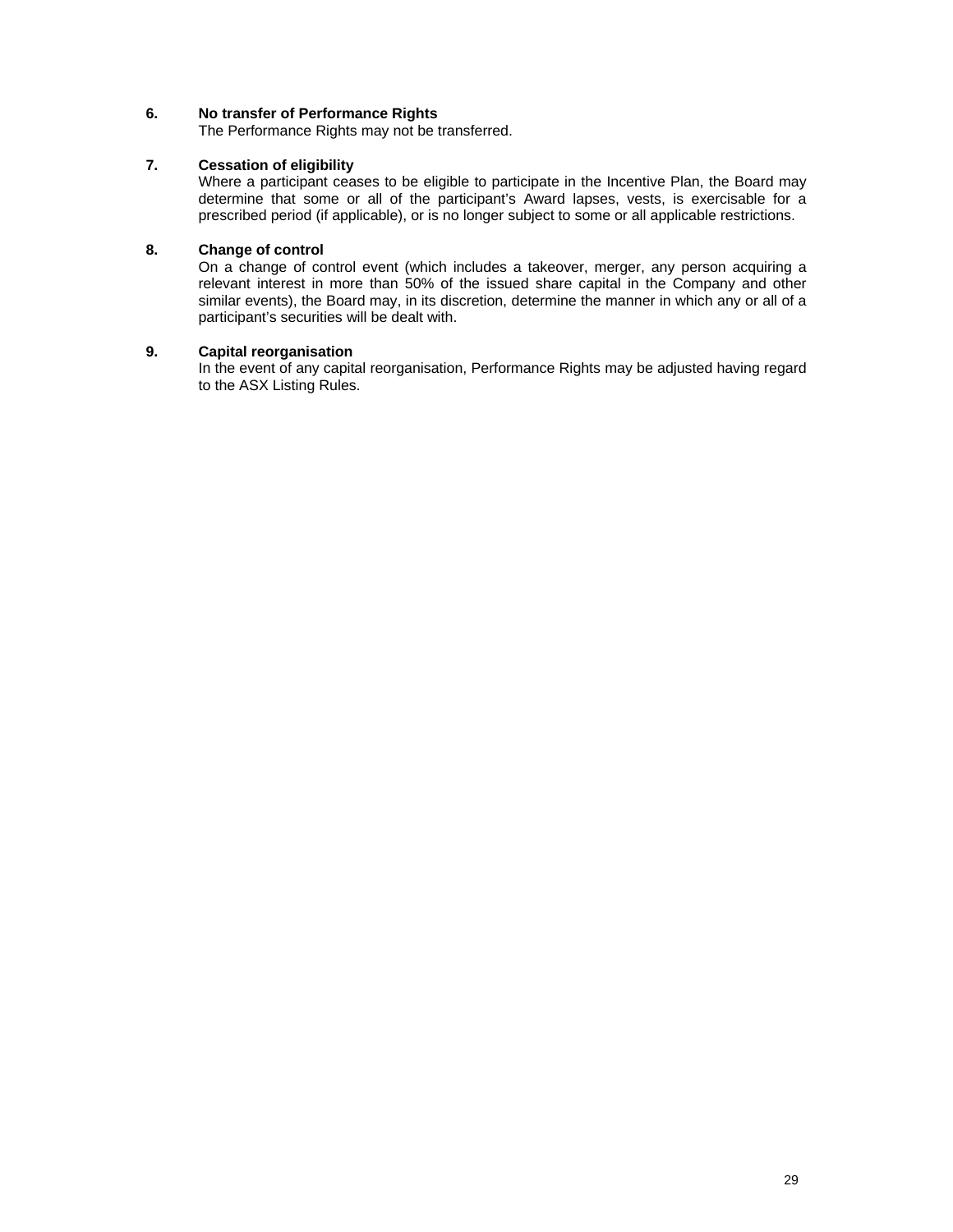### **Lodge your vote:**

# **By Mail:**

Computershare Investor Services Pty Limited GPO Box 242 Melbourne Victoria 3001 Australia

Alternatively you can fax your form to (within Australia) 1800 783 447 (outside Australia) +61 3 9473 2555

For Intermediary Online subscribers only (custodians) www.intermediaryonline.com

**For all enquiries call:**

(within Australia) 1300 850 505 (outside Australia) +61 3 9415 4000

**Proxy Form**

FCR

FLAT 123

MR SAM SAMPLE

123 SAMPLE STREET THE SAMPLE HILL SAMPLE ESTATE SAMPLEVILLE VIC 3030

**For your vote to be effective it must be received by 11:00am (Perth time) Tuesday, 9 May 2017**

### **How to Vote on Items of Business**

All your securities will be voted in accordance with your directions.

ABN 58 097 532 137

Ferrum Crescent Limited

#### **Appointment of Proxy**

**Voting 100% of your holding:** Direct your proxy how to vote by marking one of the boxes opposite each item of business. If you do not mark a box your proxy may vote or abstain as they choose (to the extent permitted by law). If you mark more than one box on an item your vote will be invalid on that item.

**Voting a portion of your holding:** Indicate a portion of your voting rights by inserting the percentage or number of securities you wish to vote in the For, Against or Abstain box or boxes. The sum of the votes cast must not exceed your voting entitlement or 100%.

**Appointing a second proxy:** You are entitled to appoint up to two proxies to attend the meeting and vote on a poll. If you appoint two proxies you must specify the percentage of votes or number of securities for each proxy, otherwise each proxy may exercise half of the votes. When appointing a second proxy write both names and the percentage of votes or number of securities for each in Step 1 overleaf.

**A proxy need not be a securityholder of the Company.**

### **Signing Instructions**

**Individual:** Where the holding is in one name, the securityholder must sign.

**Joint Holding:** Where the holding is in more than one name, all of the securityholders should sign.

**Power of Attorney:** If you have not already lodged the Power of Attorney with the registry, please attach a certified photocopy of the Power of Attorney to this form when you return it.

**Companies:** Where the company has a Sole Director who is also the Sole Company Secretary, this form must be signed by that person. If the company (pursuant to section 204A of the Corporations Act 2001) does not have a Company Secretary, a Sole Director can also sign alone. Otherwise this form must be signed by a Director jointly with either another Director or a Company Secretary. Please sign in the appropriate place to indicate the office held. Delete titles as applicable.

#### **Attending the Meeting**

Bring this form to assist registration. If a representative of a corporate securityholder or proxy is to attend the meeting you will need to provide the appropriate "Certificate of Appointment of Corporate Representative" prior to admission. A form of the certificate may be obtained from Computershare or online at www.investorcentre.com under the help tab, "Printable Forms".

**Comments & Questions:** If you have any comments or questions for the company, please write them on a separate sheet of paper and return with this form.

# *Turn over to complete the form*

 $\boxed{\square}$ 

**www.investorcentre.com** View your securityholder information, 24 hours a day, 7 days a week:

 $\sqrt{\phantom{a}}$  Review your securityholding

**Update your securityholding**

*Your secure access information is:*

**SRN/HIN: I9999999999**

**PLEASE NOTE:** For security reasons it is important that you keep your SRN/HIN confidential.



This Document is printed on Greenhouse Friendly<sup>n</sup> ENVI Laser Carbon Neutral Paper